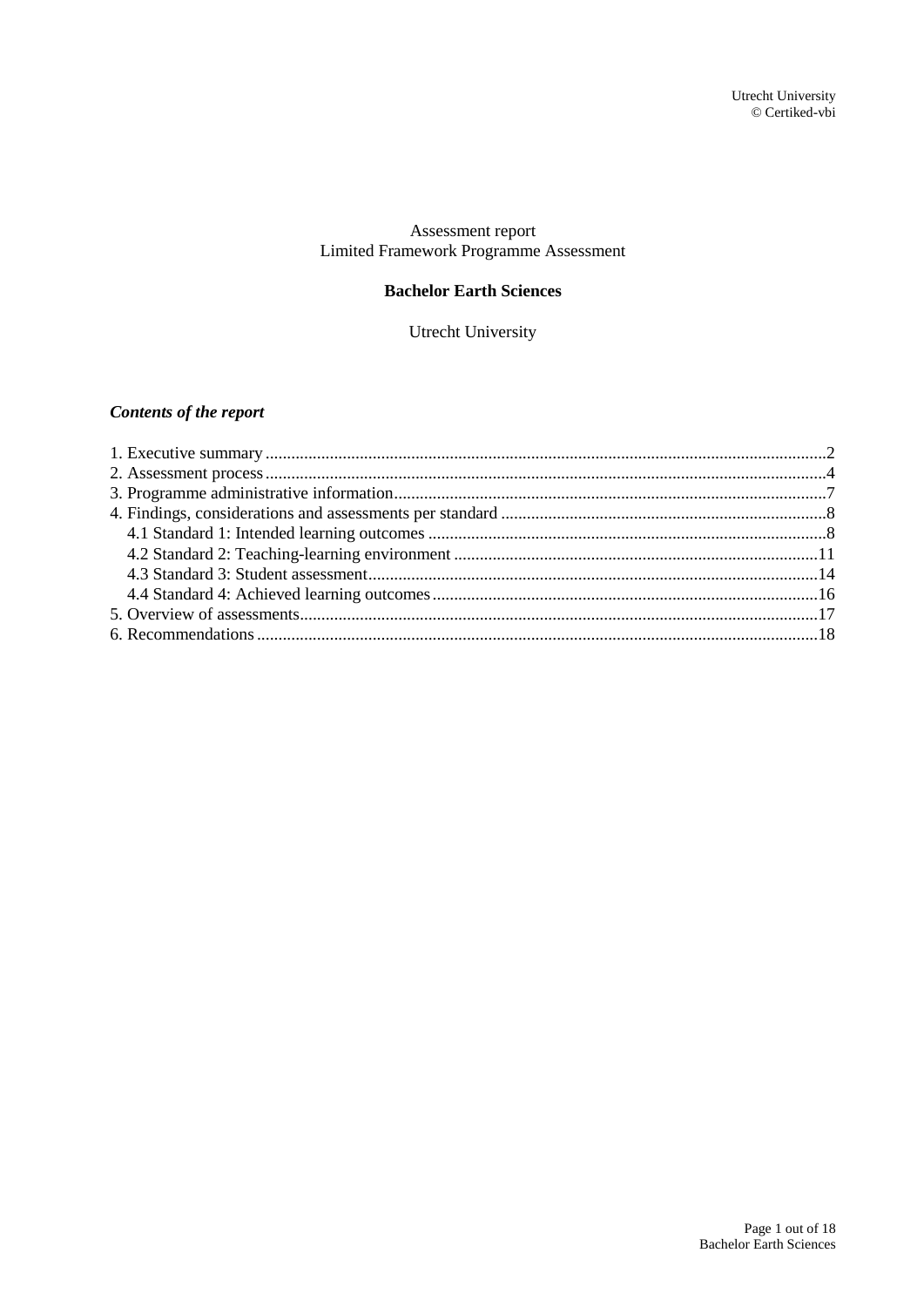## <span id="page-1-0"></span>**1. Executive summary**

In this executive summary, the panel presents the main considerations which led to the assessment of the quality of the Bachelor Earth Sciences programme of Utrecht University, which has been assessed according to the standards of the limited framework, as laid down in the NVAO Assessment framework for the higher education accreditation system of the Netherlands, as published on 20 December 2016 (Staatscourant nr. 69458).

The programme objectives are relevant and sound. The panel appreciates the programme aiming to educate students in the full breadth of the Earth Sciences domain. The panel regards the programme objectives to be strong and pronounced on students' research competencies.

The programme objectives correspond to domain-specific reference framework for the Earth Sciences programmes. The panel welcomes the efforts by the joint Earth Sciences programmes in the Netherlands to draft this framework and regards this to be the sound and up-to-date description of the domain.

The panel welcomes the comparison of the programme to other programmes in the Netherlands. This comparison highlights the programme profile.

The panel is positive about students being prepared for the master programmes in this domain, be it that some students may enter the labour market. The panel supports programme management's plans to revive the External Advisory Board.

The programme intended learning outcomes meet the programme objectives. The panel welcomes the programme intended learning outcomes having been aligned with important European frameworks for Earth Sciences programmes, as this testifies to the international status of the programme. The intended learning outcomes are comprehensive and conform to the bachelor level.

The panel is positive about the admission requirements applied by the programme and about the wellorganised admission procedures. The panel appreciates the Summer course on mathematics for incoming students with Mathematics A certificates.

The panel ascertained the curriculum to meet the programme intended learning outcomes. The courses are up to standard. The panel appreciates the breadth of the curriculum, allowing students to gain knowledge and skills in the programme domain fundamentals and to be educated thoroughly in the mathematics, physics and chemistry disciplines. Research is covered very strongly. Students are trained in academic skills appropriately. The curriculum is up-to-date. The study paths and the integrating Fieldwork courses markedly contribute to the curriculum coherence. The panel suggests, however, to prevent overlap of courses. The Bètaplus option and Geosciences Honours College offer students interesting opportunities to expand the curriculum, especially in the natural sciences.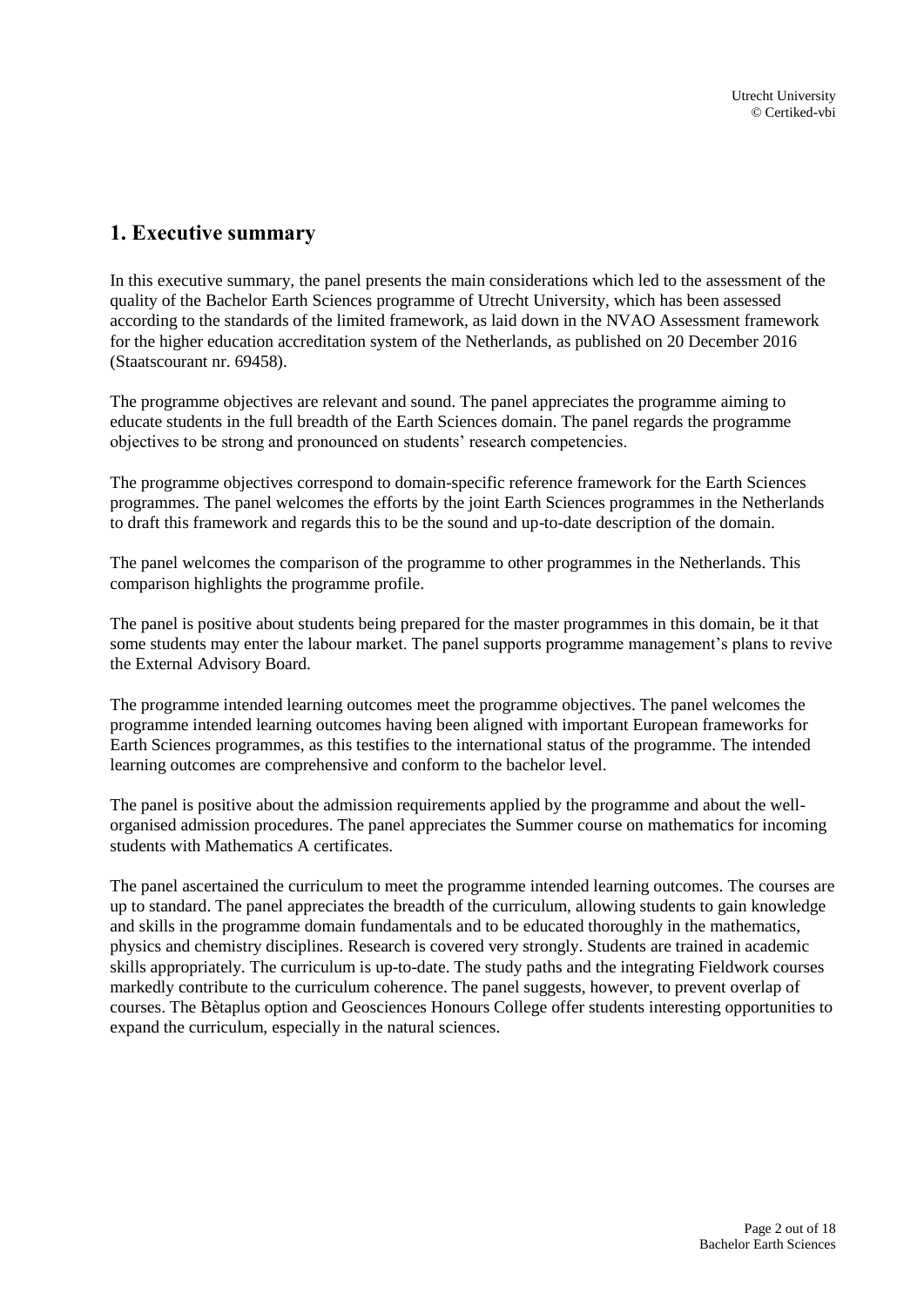The panel regards the lecturers in the programme to be very skilled and to be very motivated to teach in the programme. Lecturers are clearly involved in research in the programme domain. The panel welcomes the very substantial proportions of lecturers being BKO- or SKO-certified, testifying to their educational capabilities. The panel notes the lecturers' workload to be challenging but to be appropriately managed.

The educational concept and study methods are very adequate. The panel greets the system of continuous assessment. The panel suggests avoiding to extend this system to prevent increasing too much the staff workload. The number of hours of face-to-face education is favourable. Although the students-to-staff ratio could point to large classes, students experience in tutorials, practical classes and during fieldwork rather small-scale education. The panel notes the programme to have been adapted to the rather diverse group of incoming students, allowing students to gain required levels, including mathematics and physics levels. The panel is very positive about the organisation of study guidance in the programme. The student success rates of the programme are definitely appropriate, but drop-out rates in the first year are relatively high. Therefore, the panel proposes to monitor drop-out rates.

The examination and assessment policies for the programme are in line with Faculty policies. The panel considers the assessment system of the programme to be very solid. The panel regards the Board of Examiners to be in control of the programme examinations and assessments. The measures taken by the programme to ensure the validity and transparency of examinations and the reliability of assessments are very much up to standard.

The examination methods adopted in the programme are adequate and consistent with the goals and contents of the courses. The panel is positive about the various examinations scheduled in the courses.

Students are offered appropriate supervision in the Bachelor Thesis projects. The assessment processes are adequate, involving two examiners and being conducted using elaborate rubrics scoring forms.

The Bachelor Thesis projects are up to standard. They match the intended learning outcomes of the programme. The panel supports the grades given by the programme examiners.

The panel considers the programme graduates to have reached the intended learning outcomes and to be qualified to enrol in master programmes in this domain. The panel appreciates graduates being admitted to a wide range of master programmes, both within the programme domain and in adjacent domains.

The panel which conducted the assessment of the Bachelor Earth Sciences programme of Utrecht University assesses this programme to meet the standards of the limited framework, as laid down in the NVAO Assessment framework for the higher education accreditation system of the Netherlands, judging the programme to be satisfactory. Therefore, the panel advises NVAO to accredit the programme.

Rotterdam, 25 March 2019

Prof. dr. ir. A. Veldkamp drs. W. Vercouteren (panel chair) (panel secretary)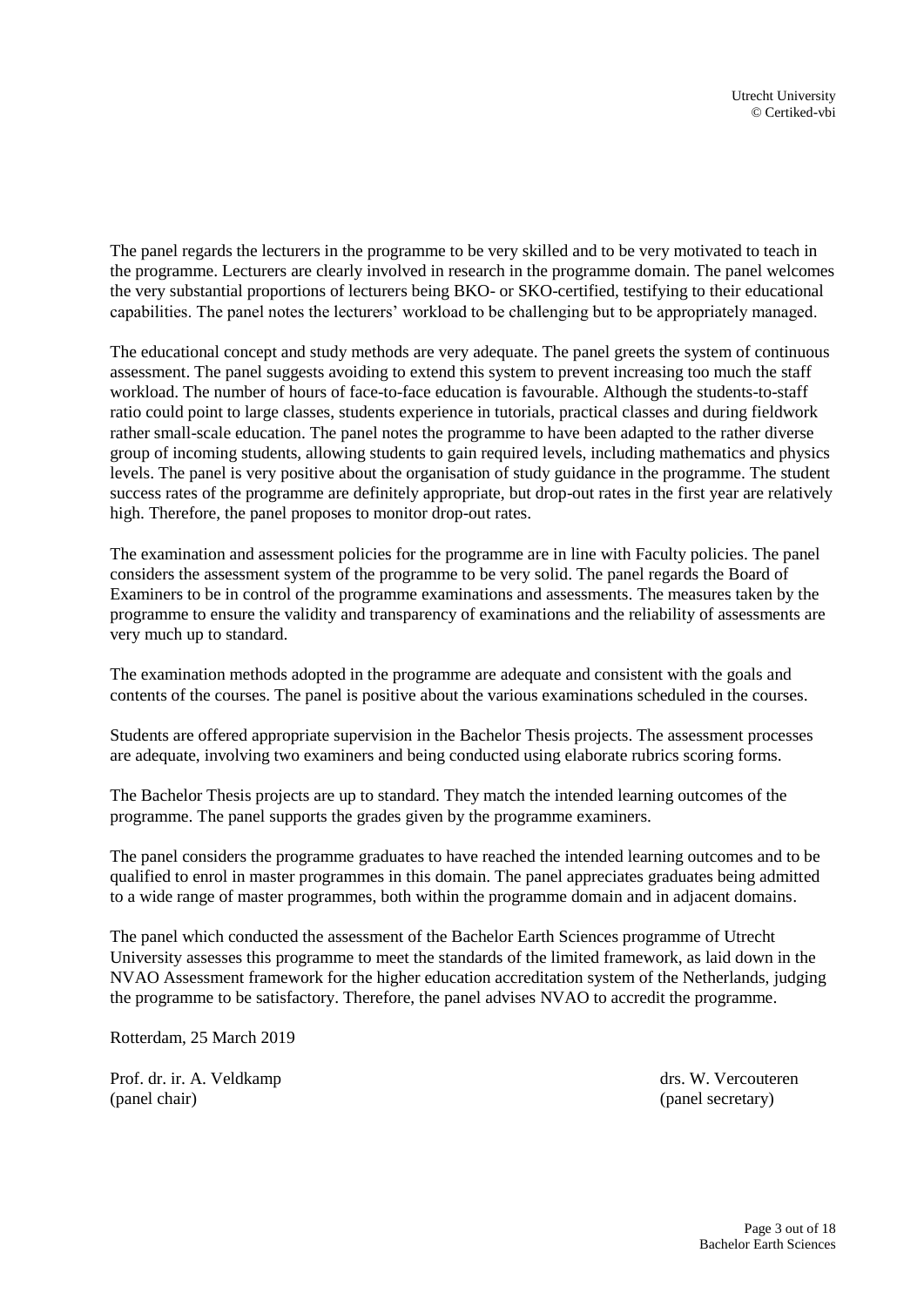## <span id="page-3-0"></span>**2. Assessment process**

The evaluation agency Certiked VBI received the request by Utrecht University to organise the limited framework programme assessment process for the Bachelor Earth Sciences programme of this University. The objective of the programme assessment process was to assess whether the programme would conform to the standards of the limited framework, as laid down in the NVAO Assessment framework for the higher education accreditation system of the Netherlands, published on 20 December 2016 (Staatscourant nr. 69458).

Having conferred with management of the Utrecht University programme, Certiked invited candidate panel members to sit on the assessment panel. The panel members agreed to do so.

The panel composition was as follows:

- Prof. dr. ir. A. Veldkamp, dean ITC Faculty of Geo-Information and Earth Observation, University of Twente, the Netherlands (panel chair);
- Drs. T.M. van Daalen, director Geological Survey of the Netherlands, Netherlands Organisation for Applied Scientific Research, the Netherlands (panel member);
- Prof. dr. P.A. van der Beek, full professor, Institut des Sciences de la Terre, Université Grenoble Alpes, France (panel member);
- Prof. dr. ir. N.E.C. Verhoest, associate professor, Department of Environment, Ghent University, Belgium (panel member);
- I.S. van Essen, student Bachelor Earth Sciences, Minor Solid Earth, VU Amsterdam, the Netherlands (student member).

On behalf of Certiked, drs. W. Vercouteren served as the process coordinator and secretary in the assessment process.

All panel members and the secretary confirmed in writing being impartial with regard to the programme to be assessed and observing the rules of confidentiality. Having obtained the authorisation by the University, Certiked requested the approval of NVAO of the proposed panel to conduct the assessment. NVAO has given its approval.

To prepare the assessment process, the process coordinator convened with management of the programme to discuss the outline of the self-assessment report, the subjects to be addressed in this report and the site visit schedule. In addition, the planning of the activities in preparation of the site visit were discussed. In the course of the process preparing for the site visit, programme management and the Certiked process coordinator regularly had contact to fine-tune the process. The activities prior to the site visit have been performed as planned. Programme management approved of the site visit schedule.

Well in advance of the site visit date, programme management sent the list of final projects of graduates of the programme of the last two years. Acting on behalf of the assessment panel, the process coordinator selected the theses of fifteen graduates from the last few years. The grade distribution in the selection was ensured to conform to the grade distribution in the list, sent by programme management.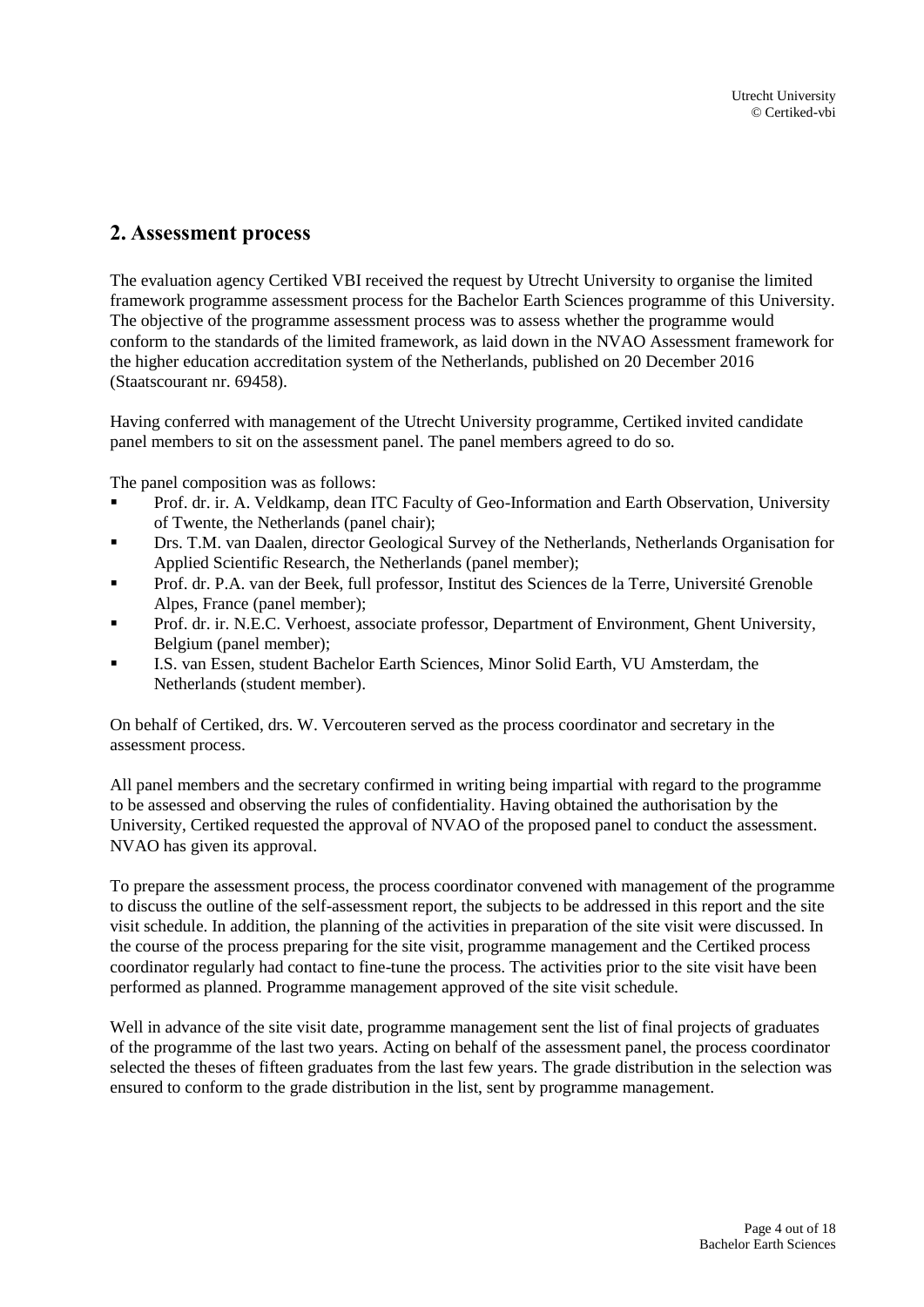The panel chair and the panel members were sent the self-assessment report of the programme, including appendices. In the self-assessment report, the student chapter was included. In addition, the expert panel members were forwarded a number of theses of the programme graduates, these theses being part of the selection made by the process coordinator.

Well before the site visit date, the assessment panel chair and the process coordinator met to discuss the self-assessment report provided by programme management, the procedures regarding the assessment process and the site visit schedule. In this meeting, the profile of panel chairs of NVAO was discussed as well. The panel chair was informed about the competencies, listed in the profile. Documents pertaining to a number of these competencies were presented to the panel chair. The meeting between the panel chair and the process coordinator served as the briefing for panel chairs, as meant in the NVAO profile of panel chairs.

Prior to the date of the site visit, all panel members sent in their preliminary findings, based on the selfassessment report and the final projects studied, and a number of questions to be put to the programme representatives on the day of the site visit. The panel secretary summarised this information, compiling a list of questions, which served as a starting point for the discussions with the programme representatives during the site visit.

Shortly before the site visit date, the complete panel met to go over the preliminary findings concerning the quality of the programme. During this meeting, the preliminary findings of the panel members, including those about the theses were discussed. The procedures to be adopted during the site visit, including the questions to be put to the programme representatives on the basis of the list compiled, were discussed as well.

On 22 January 2019, the panel conducted the site visit on the Utrecht University campus. The site visit schedule was as planned. In a number of separate sessions, the panel was given the opportunity to meet with Faculty Board representatives, programme management, Board of Examiners members, lecturers and final projects examiners, and students and alumni.

In a closed session at the end of the site visit, the panel considered every one of the findings, weighed the considerations and arrived at conclusions with regard to the quality of the programme. At the end of the site visit, the panel chair presented a broad outline of the considerations and conclusions to programme representatives.

Clearly separated from the process of the programme assessment, assessment panel members and programme representatives met to conduct the development dialogue, with the objective to discuss future developments of the programme.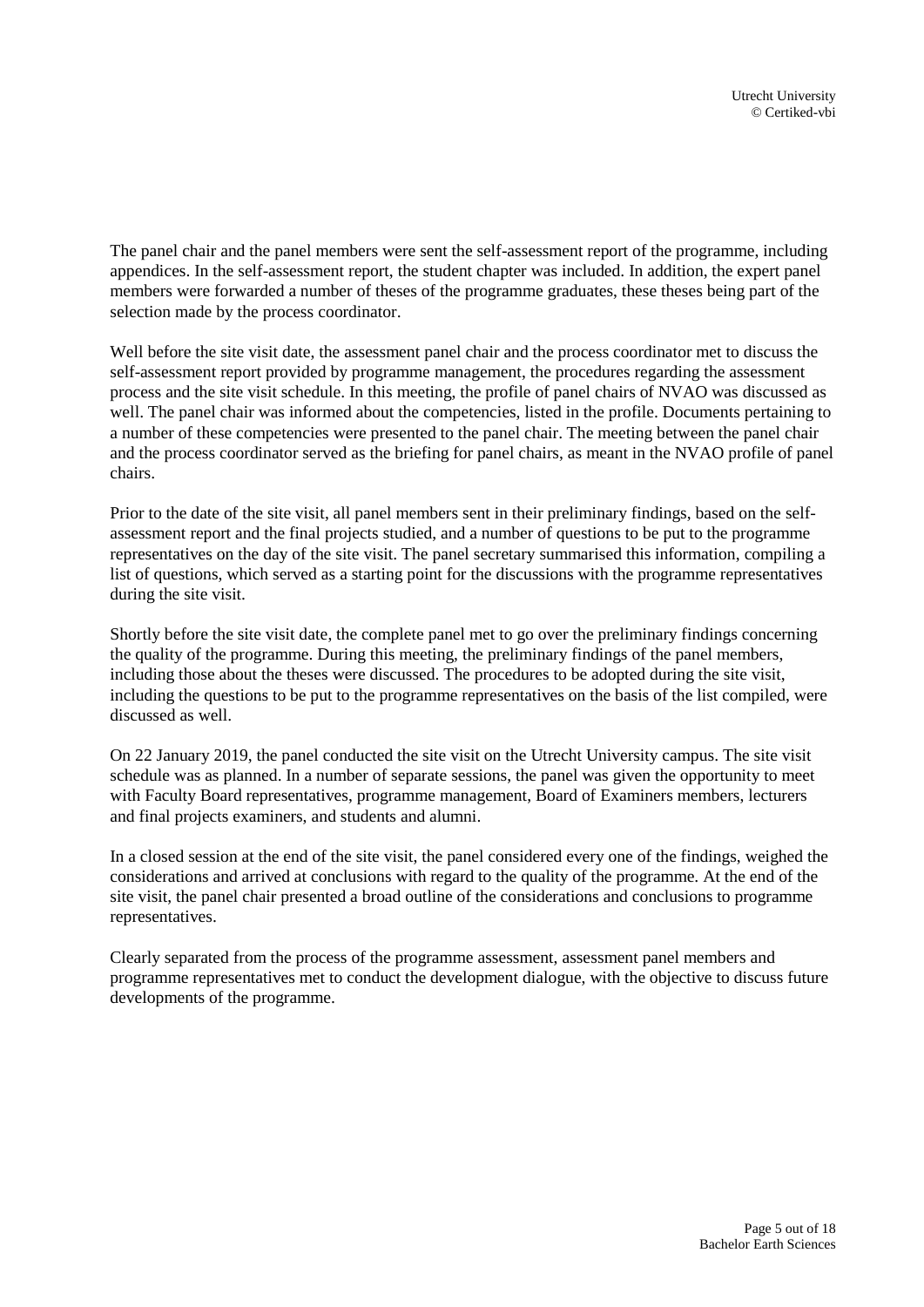The assessment draft report was finalised by the secretary, having taken into account the findings and considerations of the panel. The draft report was sent to the panel members, who studied it and made a number of changes. Thereupon, the secretary edited the final report. This report was presented to programme management to be corrected for factual inaccuracies. Programme management were given two weeks to respond. Having been corrected for these factual inaccuracies, the Certiked bureau sent the report to the Board of Utrecht University, to accompany their request for re-accreditation of this programme.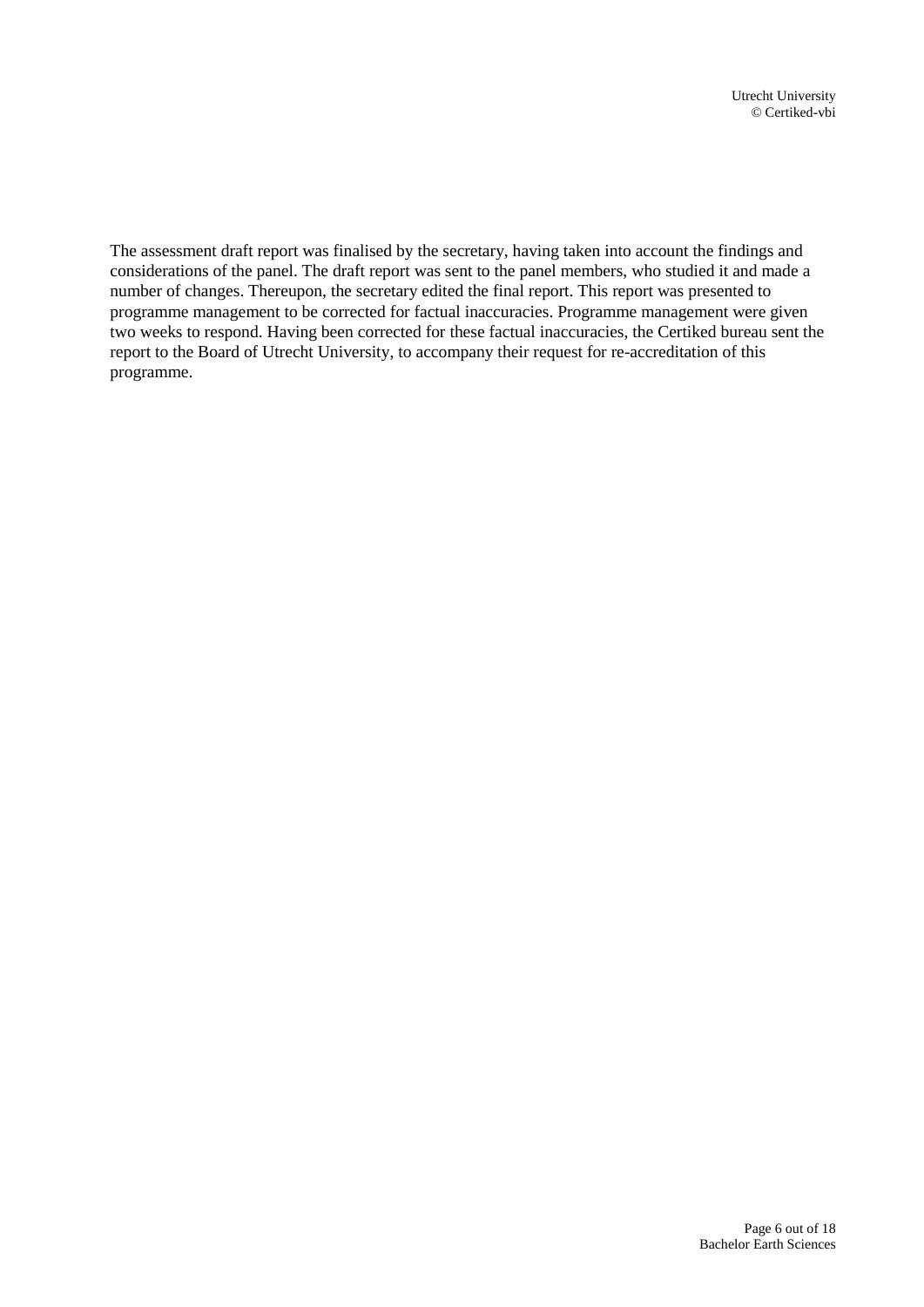# <span id="page-6-0"></span>**3. Programme administrative information**

|                                                 | Name programme in CROHO: B Earth Sciences (B Aardwetenschappen) |  |
|-------------------------------------------------|-----------------------------------------------------------------|--|
| Orientation, level programme: Academic Bachelor |                                                                 |  |
| Grade:                                          | <b>BSc</b>                                                      |  |
| Number of credits:                              | 180 EC                                                          |  |
| Specialisations:                                | None                                                            |  |
| Location:                                       | Utrecht                                                         |  |
| Mode of study:                                  | Full-time (language of instruction Dutch/English)               |  |
| Registration in CROHO:                          | 21PD-56986                                                      |  |
| Name of institution:                            | Utrecht University                                              |  |
| Status of institution:                          | Government-funded University                                    |  |
| Institution's quality assurance: Approved       |                                                                 |  |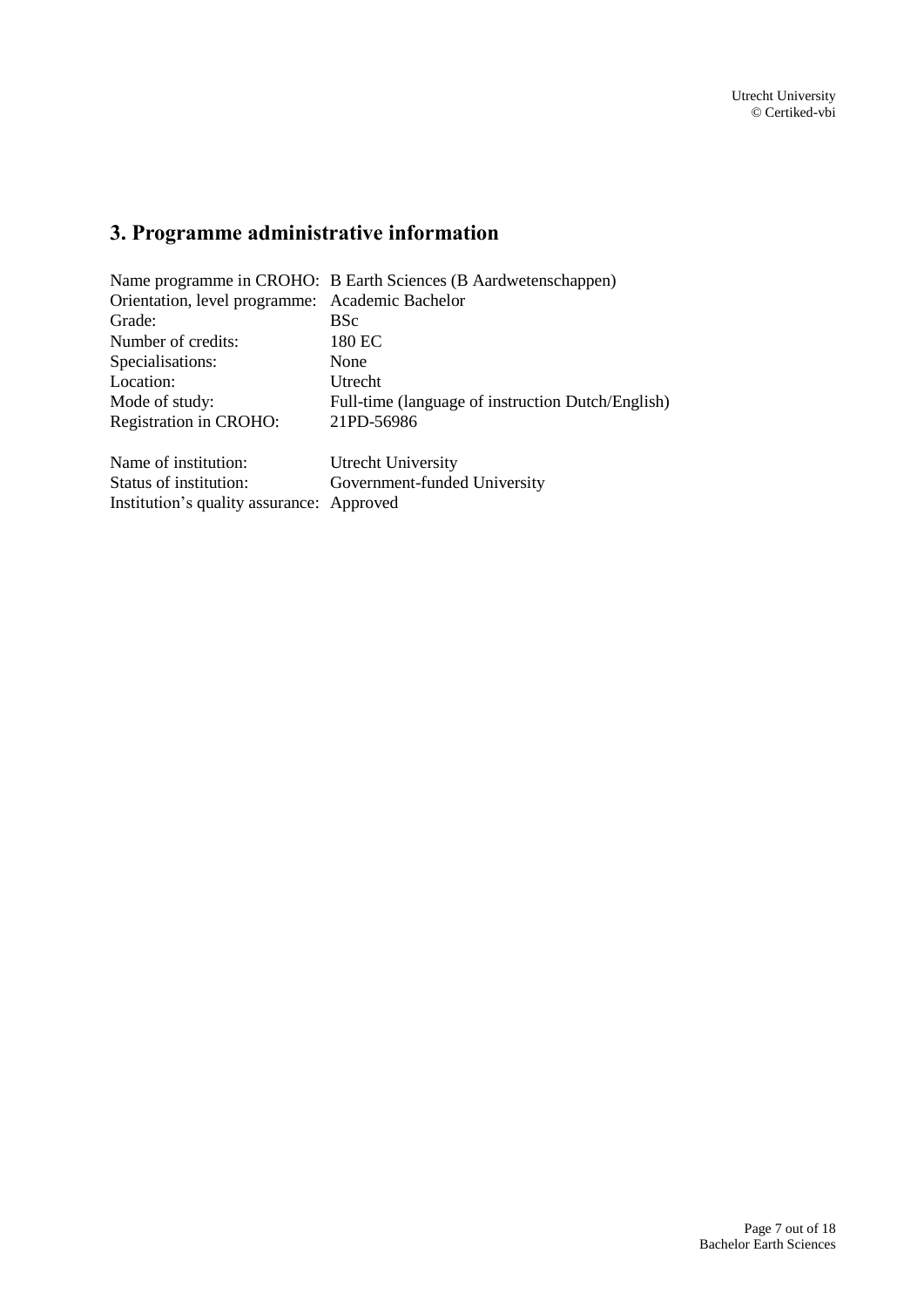## <span id="page-7-0"></span>**4. Findings, considerations and assessments per standard**

### <span id="page-7-1"></span>**4.1 Standard 1: Intended learning outcomes**

The intended learning outcomes tie in with the level and orientation of the programme; they are geared to the expectations of the professional field, the discipline, and international requirements.

### *Findings*

The Bachelor Earth Sciences programme is one of the programmes of the Faculty of Geosciences of Utrecht University. The Dean of the Faculty is responsible for all programmes of the Faculty. The programme is part of the Undergraduate School of Geosciences, being chaired by the Vice-Dean of Education of the Faculty. The organisation, delivery and quality assurance management of the programme rest with the Teaching Institute of Earth Sciences. This institute falls under the responsibility of the Department of Earth Sciences and of the Department of Physical Geography. These Departments are responsible for both research and education in the Earth Sciences and Physical Geography domains within the Faculty. Programme staff members are employed by these Departments. The Teaching Institute Board is chaired by the programme director, being responsible for this programme and for the Master Earth Sciences programme. For this Bachelor programme, he is assisted by the programme coordinator. The Bachelor Education Council, being composed of three staff members and three students, advises programme management on programme quality assurance issues. For all programmes of the Faculty, the Faculty Board of Examiners has the authority to assure the quality of examinations and assessments. For this programme, the Chamber Earth Sciences of the Board of Examiners in particular monitors examinations' and assessments' quality.

The Bachelor Earth Sciences programme of Utrecht University is a three-year, research-based, academic bachelor programme in the multi-disciplinary Earth Sciences domain. In the programme, the effects of the Earth system and processes on life on Earth are studied. The programme aims to study planet Earth from system perspective, including processes within and between Geosphere, Hydrosphere, Atmosphere and Biosphere, and the interaction between humans and the Earth system. The main programme objective is to acquaint students with the breadth of the domain. Students are educated to obtain basic knowledge, insight and understanding of the Earth, its evolution and associated processes across time and spatial scales, to gain knowledge and skills in research in this domain and to acquire academic skills in this field. In comparison to other programmes in the Netherlands, the Utrecht University programme may be characterised as aiming to study the full breadth of the domain and as giving ample room to mathematics, physics and chemistry.

The programme has been benchmarked against the Earth Sciences domain-specific reference framework, which has been drafted by the joint Earth Sciences programmes in the Netherlands. The objectives of the programme conform to this framework.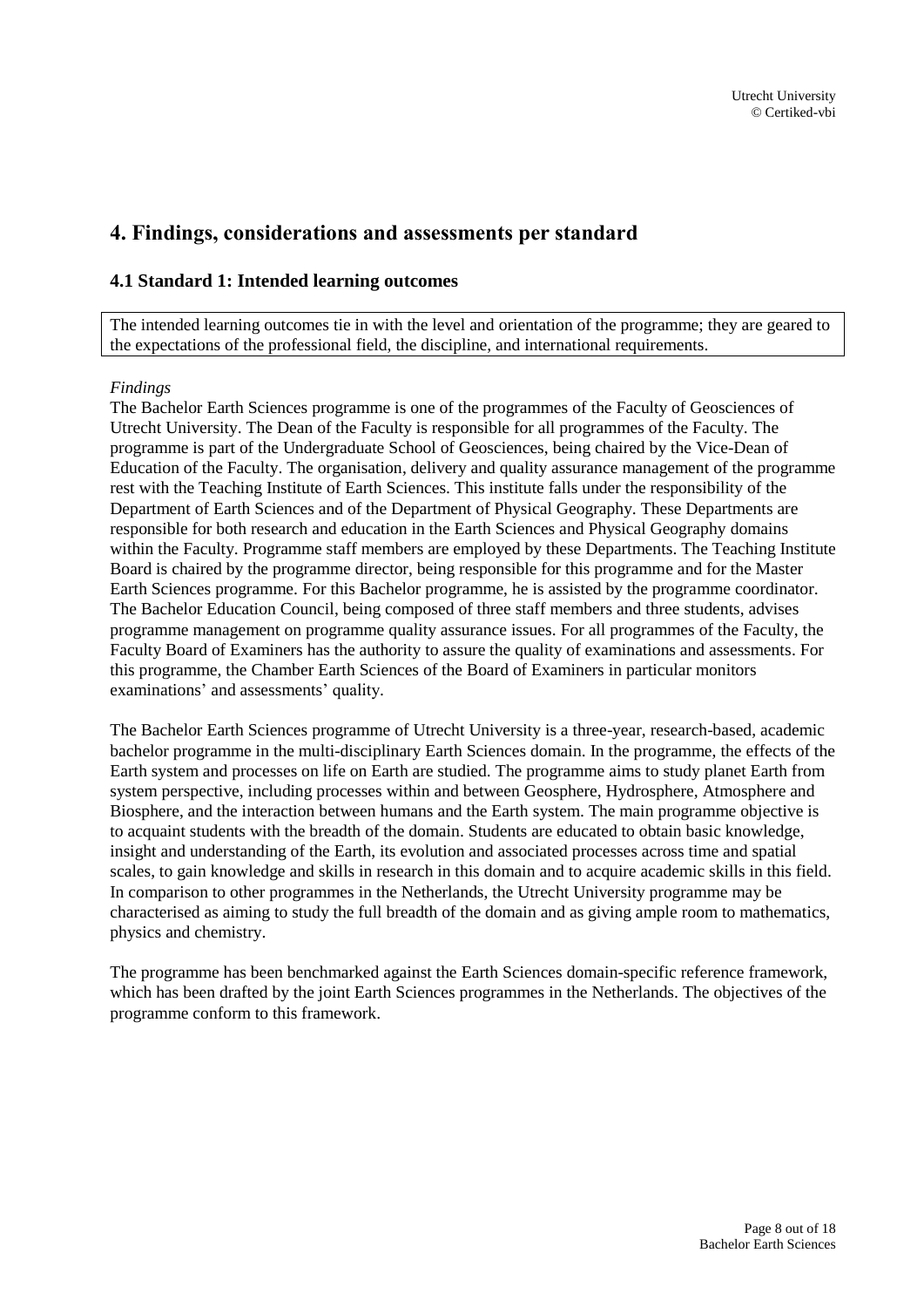The programme primarily prepares students to continue their studies and to enrol in master programmes in Earth Sciences or related domains. Students may, however, enter the labour market as second-grade Geography teachers in secondary education or in junior positions in this field. Students do not often take the latter route. For the programme, the External Advisory Board, being composed of professional field representatives, has been put in place. The Board is, however, not very active. Programme management intends to revive the Board.

The programme objectives have been translated into the intended learning outcomes of the programme. These intended learning outcomes are extensive and grouped into both general and domain-specific learning outcomes. The general learning outcomes include acquisition, interpretation and conceptualisation of knowledge, analytical and critical thinking, communication skills, reflective attitude and learning skills. The domain-specific learning outcomes are, as the main points, knowledge and understanding of the programme domain, and knowledge of and skills in scientific research in the programme domain.

The intended learning outcomes of the programme have been aligned with the international Points of Reference for Degree Programmes in Earth Sciences for the bachelor level, these having been drafted as part of the Tuning Educational Structures in Europe project. To establish the bachelor level of intended learning outcomes, the benchmark against the Dublin descriptors for the bachelor level has been presented.

### *Considerations*

The panel regards the programme objectives to be relevant and sound. The programme aims to introduce students to Earth Sciences domain-specific knowledge and understanding, knowledge and skills to do research in this domain and academic skills. The panel appreciates the programme aiming to educate students in the full breadth of the Earth Sciences domain. The panel regards the programme objectives to be strong and pronounced on students' research competencies.

The programme objectives correspond to domain-specific reference framework for the Earth Sciences programmes. The panel welcomes the efforts by the joint Earth Sciences programmes in the Netherlands to draft this framework and regards this to be the sound and up-to-date description of the domain.

The panel appreciates the comparison of the programme to other programmes in the Netherlands. This comparison highlights the programme profile.

The panel is positive about students being prepared for the master programmes in this domain, be it that some students may enter the labour market. The panel supports programme management's plans to revive the External Advisory Board.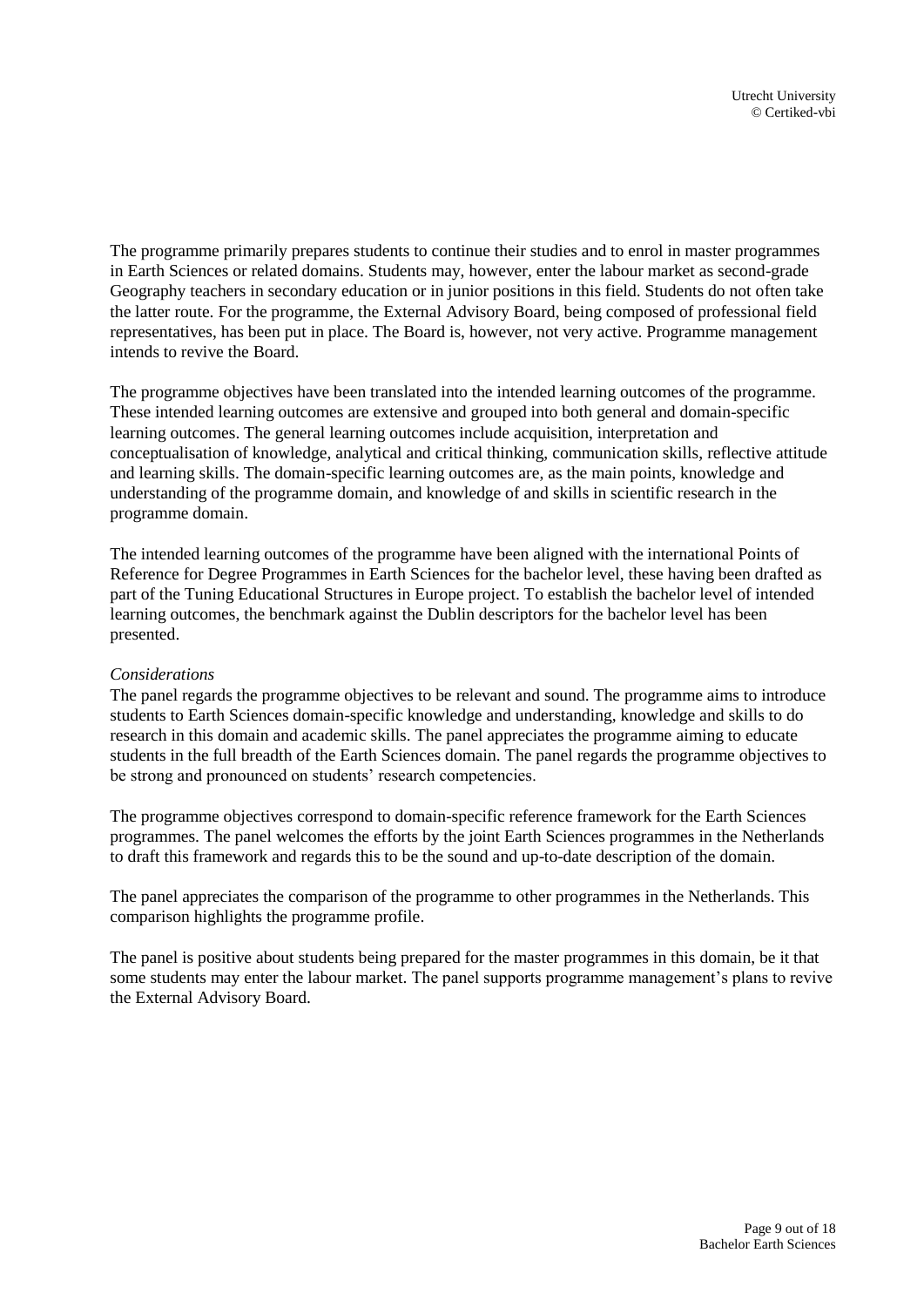The intended learning outcomes of the programme are in agreement with the programme objectives. The panel welcomes the programme intended learning outcomes having been aligned with important European frameworks for Earth Sciences programmes, as this testifies to the international status of the programme. The intended learning outcomes are comprehensive and conform to the bachelor level.

### *Assessment of this standard*

These considerations have led the assessment panel to assess standard 1, Intended learning outcomes, to be satisfactory.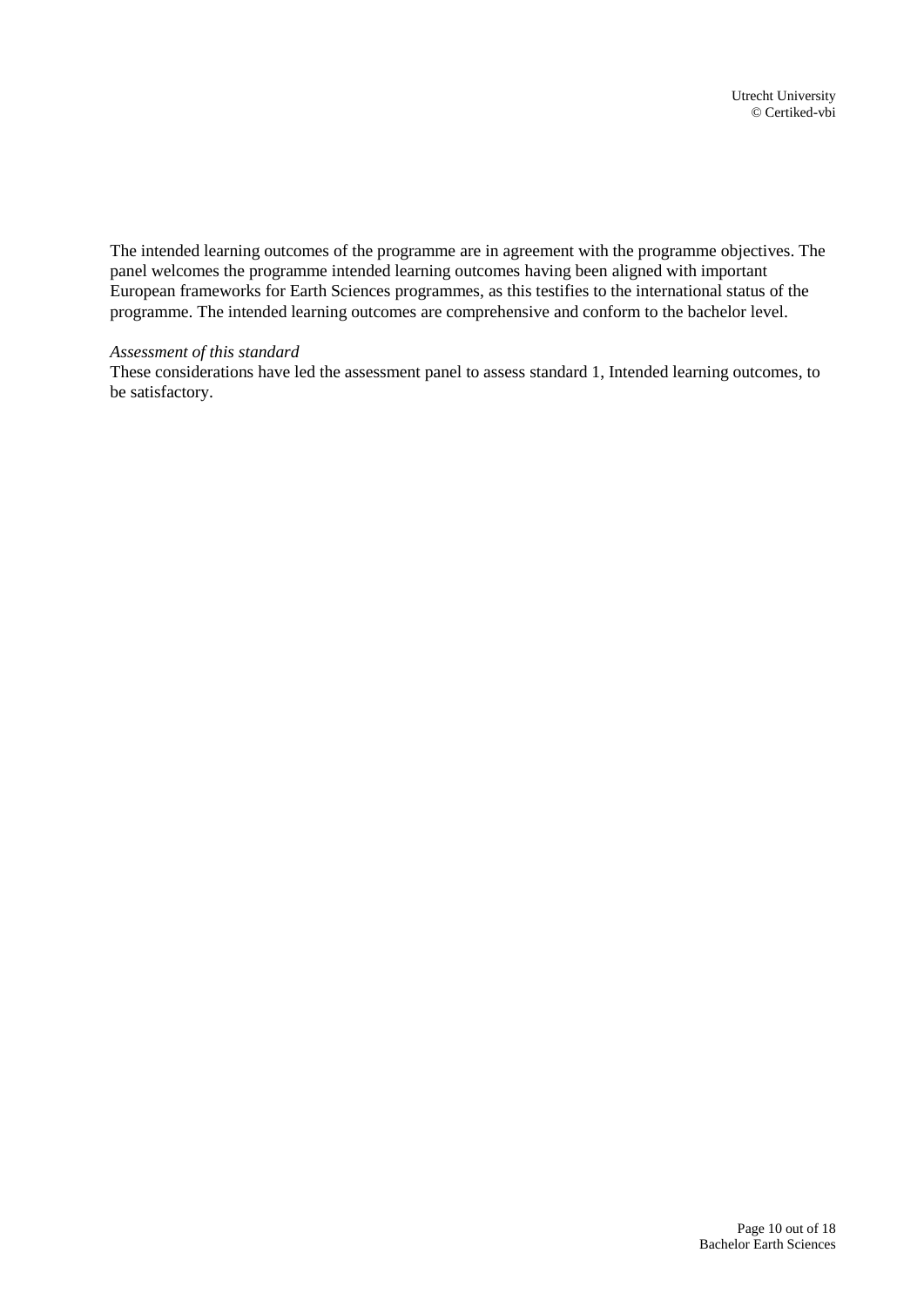### <span id="page-10-0"></span>**4.2 Standard 2: Teaching-learning environment**

The curriculum, the teaching-learning environment and the quality of the teaching staff enable the incoming students to achieve the intended learning outcomes.

### *Findings*

The influx of students in the last few years declined from 181 incoming students in 2014 to 116 students in 2017 to rise again to 139 students in 2018. The vast majority of the incoming students have Dutch secondary school diplomas (vwo). Students with these diplomas, including Mathematics, Physics and Chemistry certificates, are admitted to the programme. Students with the Mathematics A certificate, being about 15 % to 20 % of total influx, are strongly advised to take the Summer course on mathematics before entering the programme. Applicants are obliged to attend the programme matching day, which is meant to inform them about the characteristics of the programme. Students with weaknesses in their prior education are given written advice or are invited for interviews.

The curriculum of the programme takes three years and carries 180 EC of study load. The programme presented tables, showing the mapping of the intended learning outcomes and the courses for each of the study paths offered in the curriculum. All intended learning outcomes are achieved by students in the major-compulsory courses, being the first-year courses, the second-year Fieldwork and the third-year Bachelor Thesis project. The curriculum structure conforms to the Utrecht University guidelines for Bachelor programmes, being major-compulsory courses (90 EC), major-restricted electives (45 EC), and optional courses (45 EC). Courses in the first year are offered at introductory level, second-year courses display higher levels of knowledge and understanding, and courses in the third year are taught at advanced bachelor level. The first year of the curriculum entirely consists of major-compulsory courses, being Earth Sciences courses and courses on mathematics, physics and chemistry. In the second and third year for the major-restricted electives, students are advised to take one out of six study paths. These paths reflect Earth Sciences themes. These themes are Dynamics of Solid Earth, Geology of Solid Earth, Sedimentary Geology and Evolution, Ocean and Climate, Earth, Water and Environment, and Earth Surface Dynamics. Students are allowed to select other options. Then, they will still need to comply with general regulations, for instance with regard to level requirements. For the optional courses in the second and third year, students may select courses of Utrecht University or other universities. At the end of both the first and second years, students do Fieldwork (15 EC each year), which is meant to integrate knowledge and skills acquired. At the end of the third year, students complete the Bachelor Thesis project, this being the individual research project in the curriculum. New trends, such as big data, are being introduced in the curriculum. Throughout the curriculum, students are exposed to research in the programme domain. Lecturers introduce current research. Students study academic papers. Research methods and techniques are part of courses. Students do research during Fieldwork and in the Bachelor Thesis project. Major courses in the curriculum address academic skills, such as critical attitude, problem solving skills, scientific writing skills and oral presentation skills. Internationalisation is pursued in the curriculum. Whereas in the first year, the programme is Dutch-taught, in the second and third years more and more courses are English-taught. About 10 % of the students spend part of the curriculum abroad. Students opting to become grade-two teachers in Geography in Dutch secondary education, take the education minor. Students preferring Mathematics and Physics, may take the BètaPlus option, allowing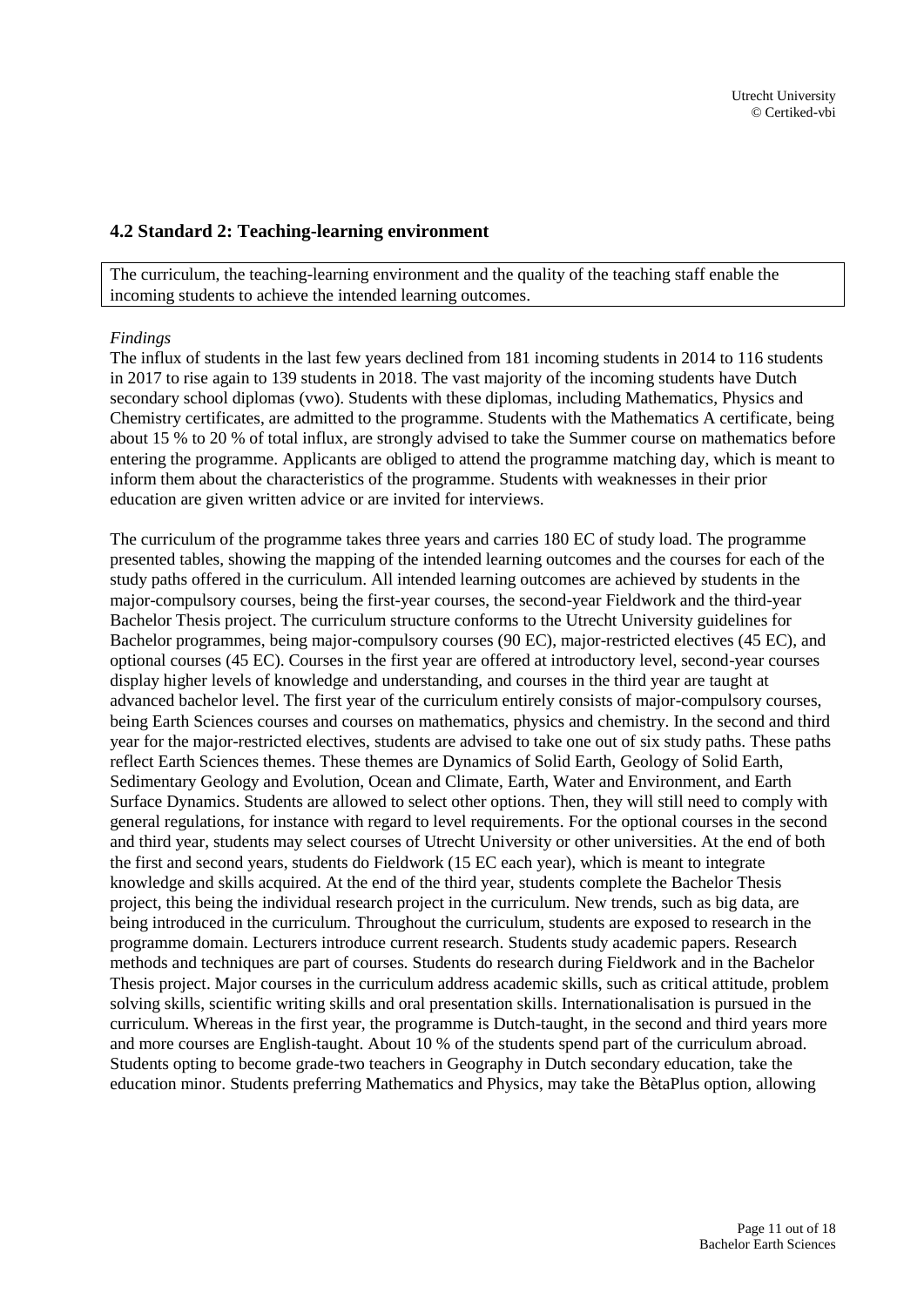them to replace courses by Faculty of Science courses. Talented students may opt for the Geosciences Honours College. These students take existing courses on higher level and additional courses.

The teaching capacity for the Bachelor and the Master Earth Sciences programmes is about 30 FTE. About 85 permanent staff members are involved in both programmes together. In addition, postdoctoral researchers, PhD students and teaching assistants assist in courses, during fieldwork and in practical classes. Lecturers are active researchers in their fields. They are members of the research institutes Earth Sciences or Physical Geography of the Faculty of Geosciences. Nearly all lecturers have PhD degrees. Of the total number of lecturers about 87 % are BKO-certified. The others are in the process of acquiring the certificate. About 46 % of the lecturers are SKO-certified. Lecturers experience the workload as challenging. More staff has been recruited. Lecturers discuss the programme both in formal meetings and informally. Students indicate to be very content about lecturers' performances and accessibility.

The educational concept of the programme is to encourage students to actively engage in the learning processes. To that end, activating study methods and continuous assessment are adopted. Continuous assessment means frequent assessments during courses to foster student learning processes. Study methods in the programme are lectures, tutorials, practical classes, and fieldwork. The programme is in the process of introducing blended learning. The students-to-staff ratio of the programme is about 31/1. In lectures, the class sizes may be large. In tutorials and practical classes and during fieldwork, the number of students is about 10 to 15 students per lecturer and/or teaching assistant. The number of hours of faceto-face education is about 24 hours per week in the first year, 19 hours in the second year and 12 hours in the third year. Study guidance is organised in tutor groups, being groups of 12 to 15 students. These groups are guided by a tutor, being one of the lecturers. Students may also turn to the student mentors. Tutors and mentors are most active in the first year, but may also be contacted in the second and third years. The programme study advisor monitors students' study progress, discusses study delays and is available in case of study problems. The drop-out rates for the programme for the last years are about 25 % in the first year. As these rates have risen over the years, the programme aims to redress this percentage. The student success rates are on average 43 % after three years and 82 % after four years (proportions of students re-entering in the second year, figures for last four to five cohorts). The latter proportion is better than the programme target figure of 75 %.

### *Considerations*

The panel is positive about the admission requirements applied by the programme and about the wellorganised admission procedures. The panel appreciates the Summer course on mathematics for incoming students with Mathematics A certificates.

The panel ascertained the curriculum to meet the intended learning outcomes of the programme. The courses are up to standard. The panel appreciates the breadth of the curriculum, allowing students to gain knowledge and skills in the fundamentals of the programme domain and to be educated thoroughly in the mathematics, physics and chemistry disciplines. The panel especially welcomes research being covered very strongly. Students are trained in academic skills appropriately. The panel considers the curriculum to be up-to-date. The study paths outlined in the curriculum and the integrating Fieldwork courses markedly contribute to the curriculum coherence. The panel suggests, however, to prevent overlap of courses. The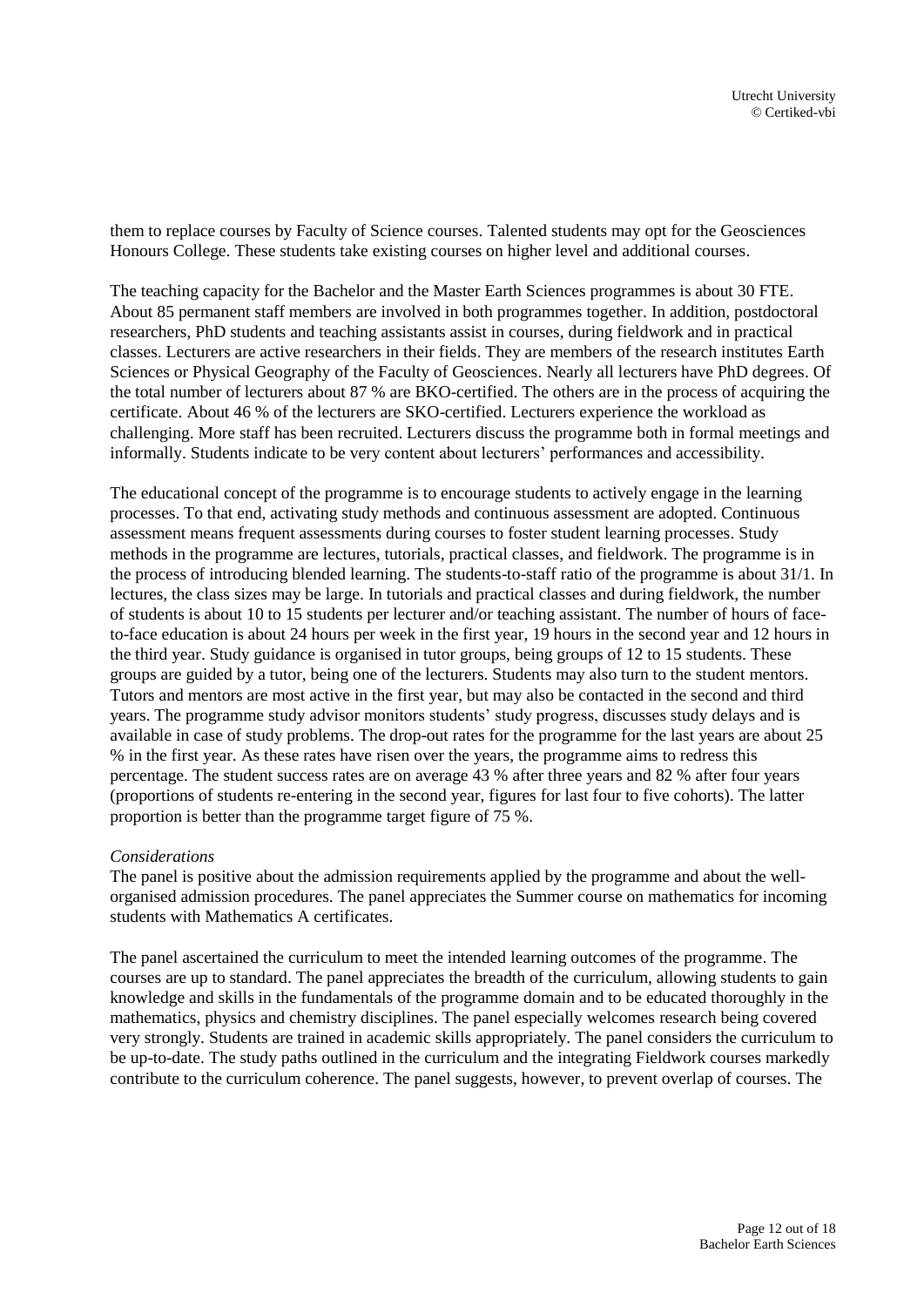Bètaplus option and Geosciences Honours College offer students interesting opportunities to expand the curriculum, especially in the natural sciences.

The panel regards the lecturers in the programme to be very skilled and to be very motivated to teach in the programme. Lecturers are clearly involved in research in the programme domain. The panel welcomes the very substantial proportions of lecturers being BKO- or SKO-certified, testifying to their educational capabilities. The panel notes the lecturers' workload to be challenging but to be appropriately managed.

The panel regards the educational concept and study methods to be very adequate. The panel especially greets the system of continuous assessment. The panel suggests avoiding to extend this system to prevent increasing too much the staff workload. The number of hours of face-to-face education is favourable. Although the students-to-staff ratio could point to large classes, students experience in tutorials, practical classes and during fieldwork rather small-scale education. The panel notes the programme to have been adapted to the rather diverse group of incoming students, allowing students to gain required levels, including mathematics and physics levels. The panel is very positive about the organisation of study guidance in the programme, students being guided by staff members, senior students and having access to the programme study advisors. The student success rates of the programme are definitely appropriate, but the drop-out rates in the first year are relatively high. Therefore, the panel proposes to monitor drop-out rates.

### *Assessment of this standard*

These considerations have led the assessment panel to assess standard 2, Teaching-learning environment, to be good.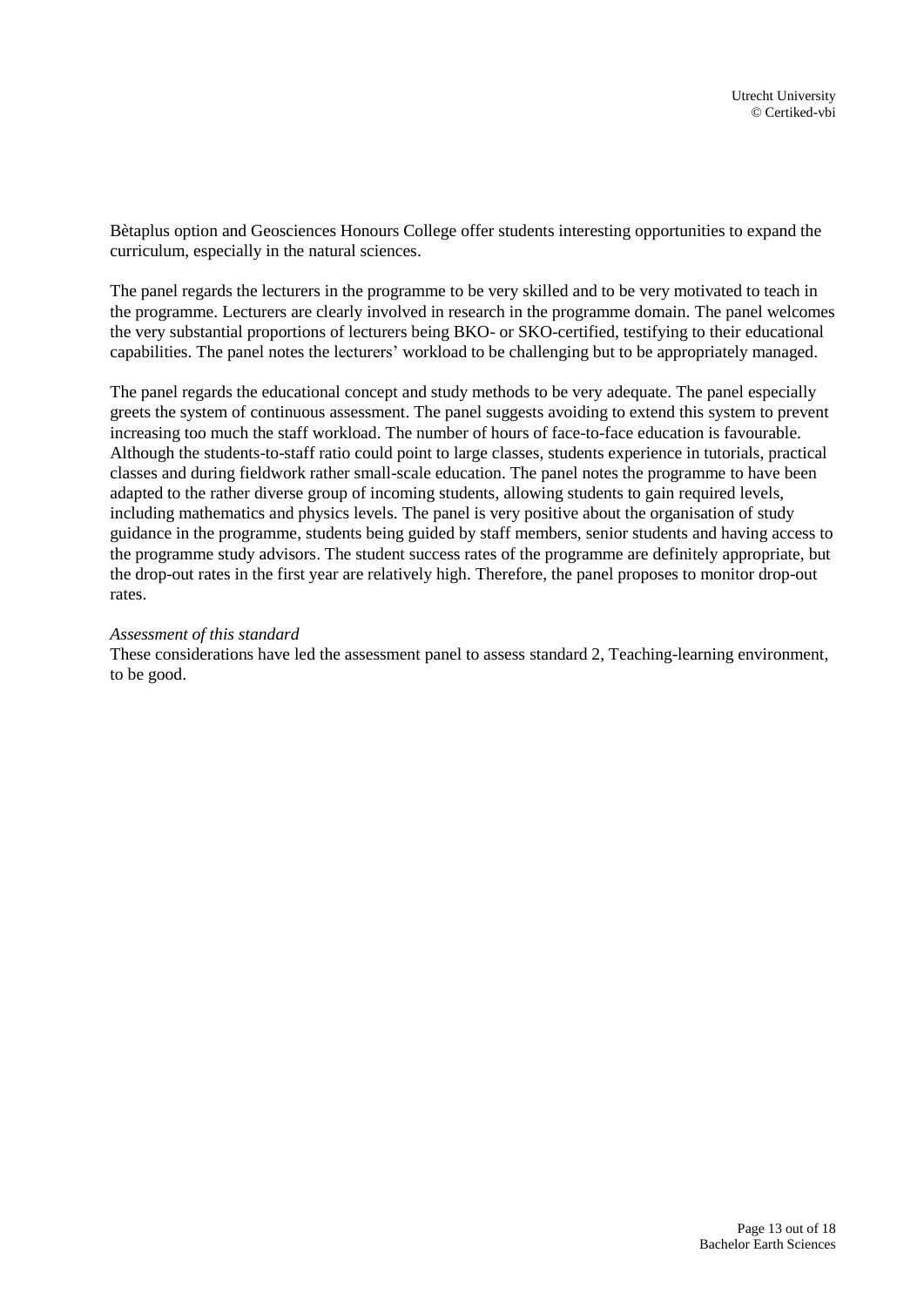### <span id="page-13-0"></span>**4.3 Standard 3: Student assessment**

#### The programme has an adequate system of student assessment in place.

#### *Findings*

The examination and assessment procedures in the programme as well as the responsibilities of the Board of Examiners are governed by the Faculty of Geosciences Assessment Policy. As has been indicated, the Board of Examiners has the authority to assure the quality of examination and assessment processes of the programme. The Chamber Earth Sciences of the Board in particular monitors these processes. On behalf of the Board, the Assessment Committee reviews programme examinations and theses.

Examination methods in the programme are selected to conform to course goals. Multiple examinations are scheduled in all courses, to meet the diverse course goals and in line with the continuous assessment system of the programme. Examination methods include written examinations, written individual or group reports, papers or essays, oral presentations, practical assignments and homework assignments. At least one of the examinations is to be scheduled halfway through each of the courses. All examinations within courses have to be assessed at least satisfactory for students to pass. In case of unsatisfactory examinations, students are allowed repair tests, under specific conditions. Repair tests are graded no more than 6.

The Bachelor Thesis projects are individual scientific research projects. As part of the projects, students are required to do literature studies, perform laboratory work, analyse data, and process or model data. At the start of the projects, student and supervisor agree in writing to the process, including the research proposal, the planning and the hours to be spent. Students are entitled to supervision by staff members, who are researchers in the field. The Bachelor Thesis projects are assessed on a rather extensive list of assessment criteria, derived from the programme intended learning outcomes. The Thesis projects are assessed by the supervisor as well as by the second examiner, also being a staff member, on the basis of rubrics scoring forms.

In the programme, measures are taken to ensure the validity, reliability and transparency of examinations and assessments. The Board of Examiners appoints the examiners, who should be BKO-certified. The assessment plan for the programme allows for clear and reliable examinations and assessment, including quality assurance measures. For each of the courses, course dossiers have been compiled to document examinations and assessments of the courses. Course examinations are based upon test matrices, are peerreviewed and include answer models. The validity of examinations and the reliability of assessments are analysed. The Assessment Committee, acting on behalf of the Board of Examiners, reviews regularly examinations and Bachelor Thesis projects. For the programme, policies on fraud and plagiarism are in place. Students are informed about these policies. Theses and other written reports are checked for plagiarism. The Board of Examiners handles cases of fraud or plagiarism and imposes sanctions.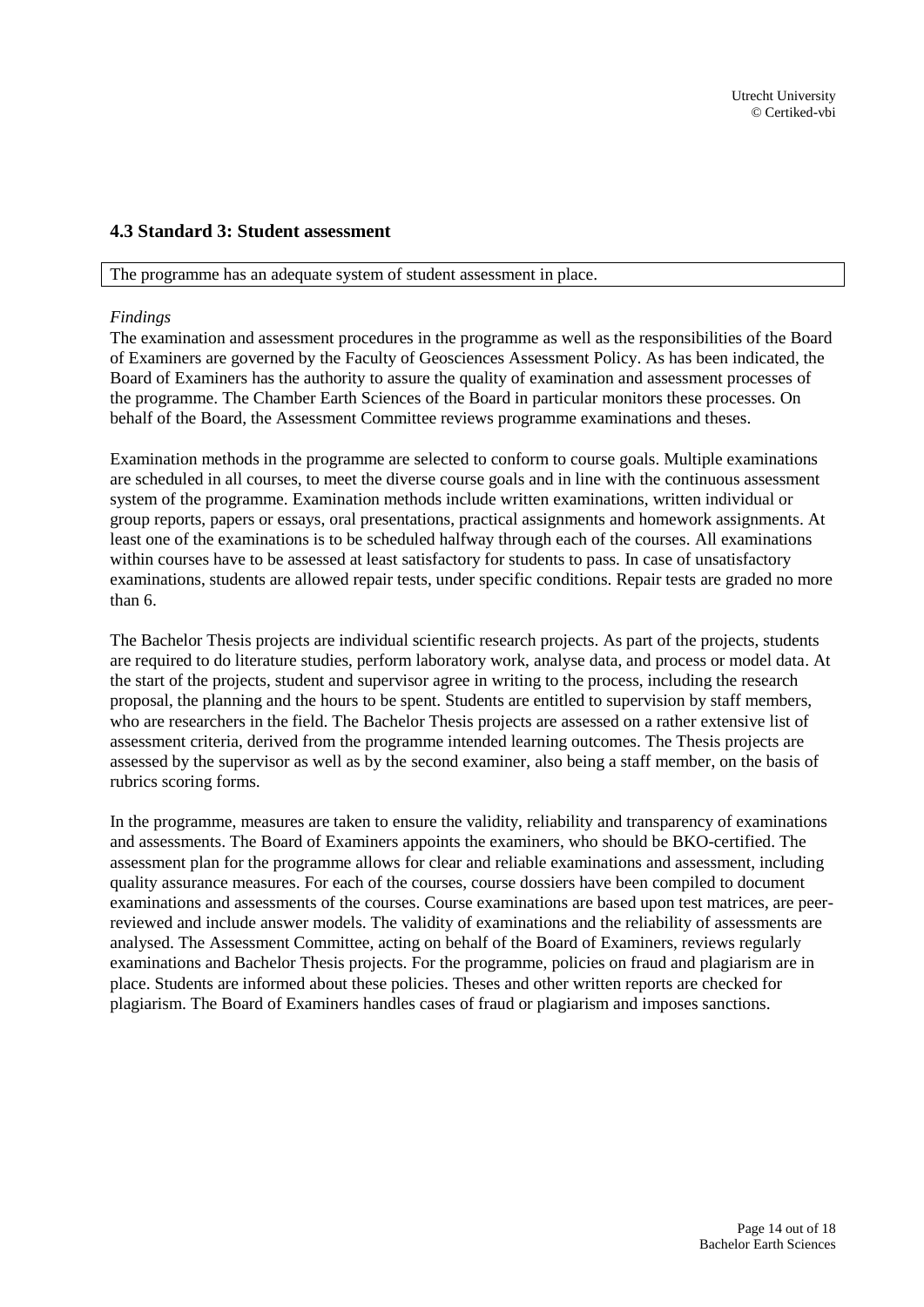### *Considerations*

The panel considers the examination and assessment policies for the programme to be appropriate, these being in line with the Faculty policies. The panel considers the assessment system of the programme to be very solid. The panel regards the Board of Examiners to be in control of the programme examinations and assessments.

The panel approves of the examination methods adopted in the programme, these being consistent with the goals and contents of the courses. The panel is positive about the various examinations scheduled in the courses.

The supervision and assessment procedures of the Bachelor Thesis projects are appropriate. Students are offered appropriate supervision. The assessment processes are up to standard, involving two examiners and being conducted using elaborate rubrics scoring forms.

The measures taken by the programme to ensure the validity and transparency of examinations and the reliability of assessments are very much up to standard. The panel appreciates the numerous procedures having been adopted to ensure the quality of the examinations and assessments. The panel notes the examiners knowing these procedures and being prepared to work accordingly. The panel welcomes the Assessment Committee inspecting examinations and theses. The fraud and plagiarism formalities are up to standard.

#### *Assessment of this standard*

The considerations have led the assessment panel to assess standard 3, Student assessment, to be good.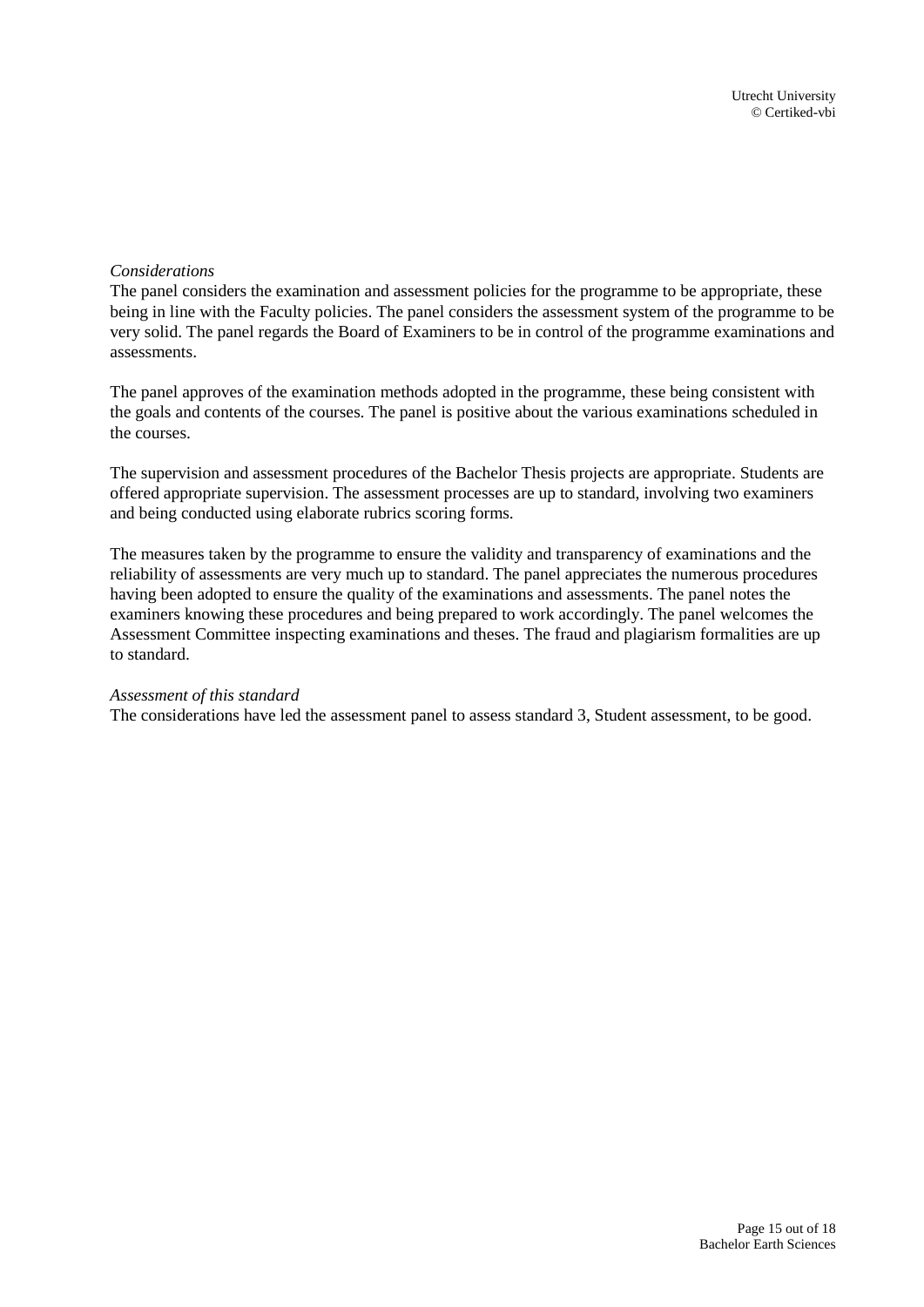### <span id="page-15-0"></span>**4.4 Standard 4: Achieved learning outcomes**

The programme demonstrates that the intended learning outcomes are achieved.

#### *Findings*

The panel studied a total of fifteen Bachelor theses of graduates of the programme. The average grade for these projects is 7.6 for the years 2016, 2017 and 2018. About 40 % of the projects are graded with the mark 8.0 of more.

The programme graduates are admitted to a range of academic master programmes in this field, both of Utrecht University and of other universities in the Netherlands or abroad. Students are admitted to Utrecht University master programmes in Environmental Sciences, Climate Studies or Sustainable Development, but also to master programmes in Biology, Chemistry or Physics.

### *Considerations*

The Bachelor Thesis projects are regarded by the panel to be up to standard. The theses match the intended learning outcomes of the programme. The panel supports the grades given by the programme examiners. The panel regards the Bachelor Thesis projects to be of appropriate quality and level.

The panel considers the programme graduates to have reached the intended learning outcomes and to be qualified to enrol in master programmes in this domain. The panel appreciates graduates being admitted to a wide range of master programmes, both within the programme domain and in adjacent domains.

#### *Assessment of this standard*

The considerations have led the assessment panel to assess standard 4, Achieved learning outcomes, to be satisfactory.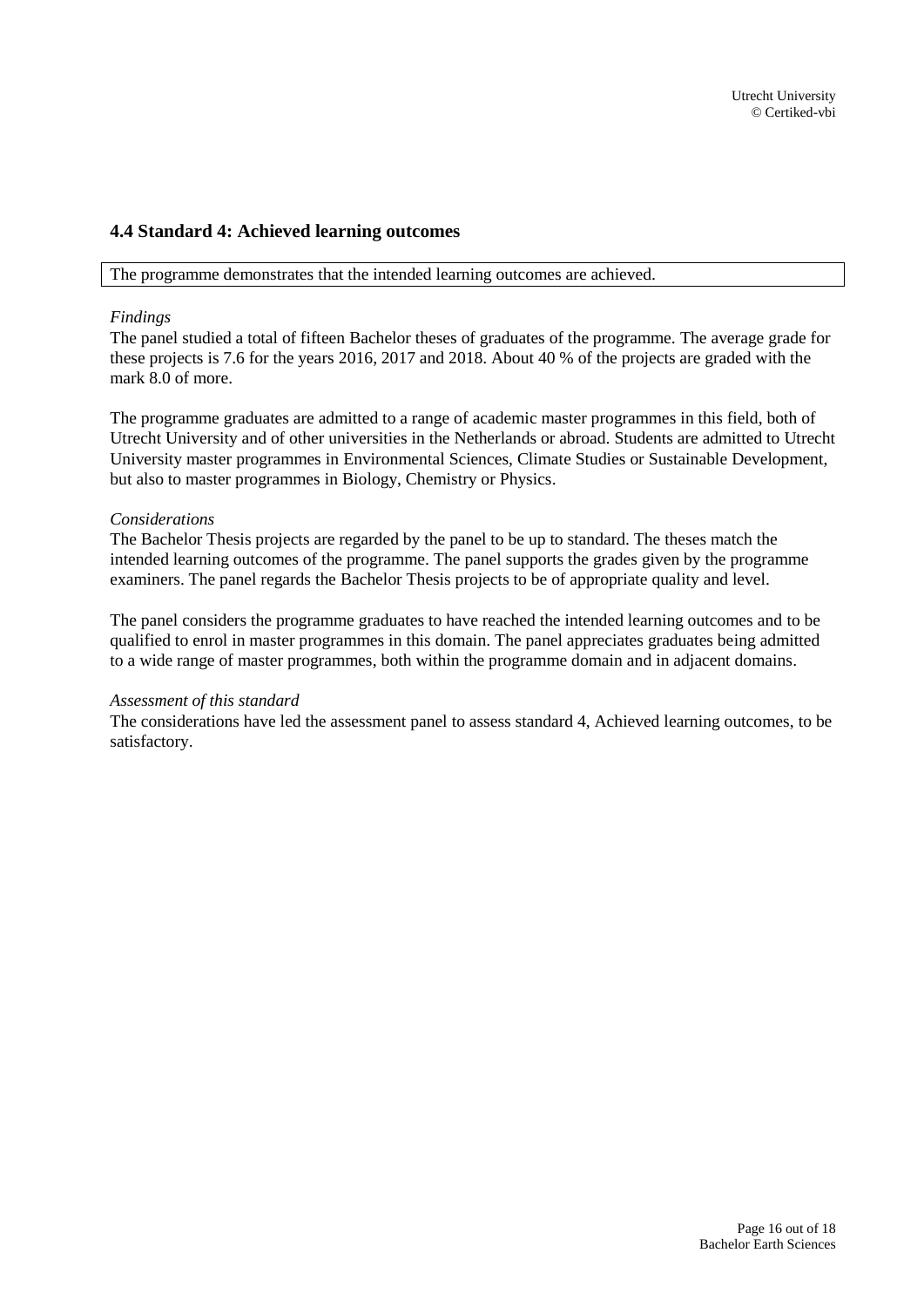# <span id="page-16-0"></span>**5. Overview of assessments**

| Standard                                  | Assessment   |
|-------------------------------------------|--------------|
| Standard 1. Intended learning outcomes    | Satisfactory |
| Standard 2: Teaching-learning environment | Good         |
| Standard 3: Student assessment            | Good         |
| Standard 4: Achieved learning outcomes    | Satisfactory |
| Programme                                 | Satisfactory |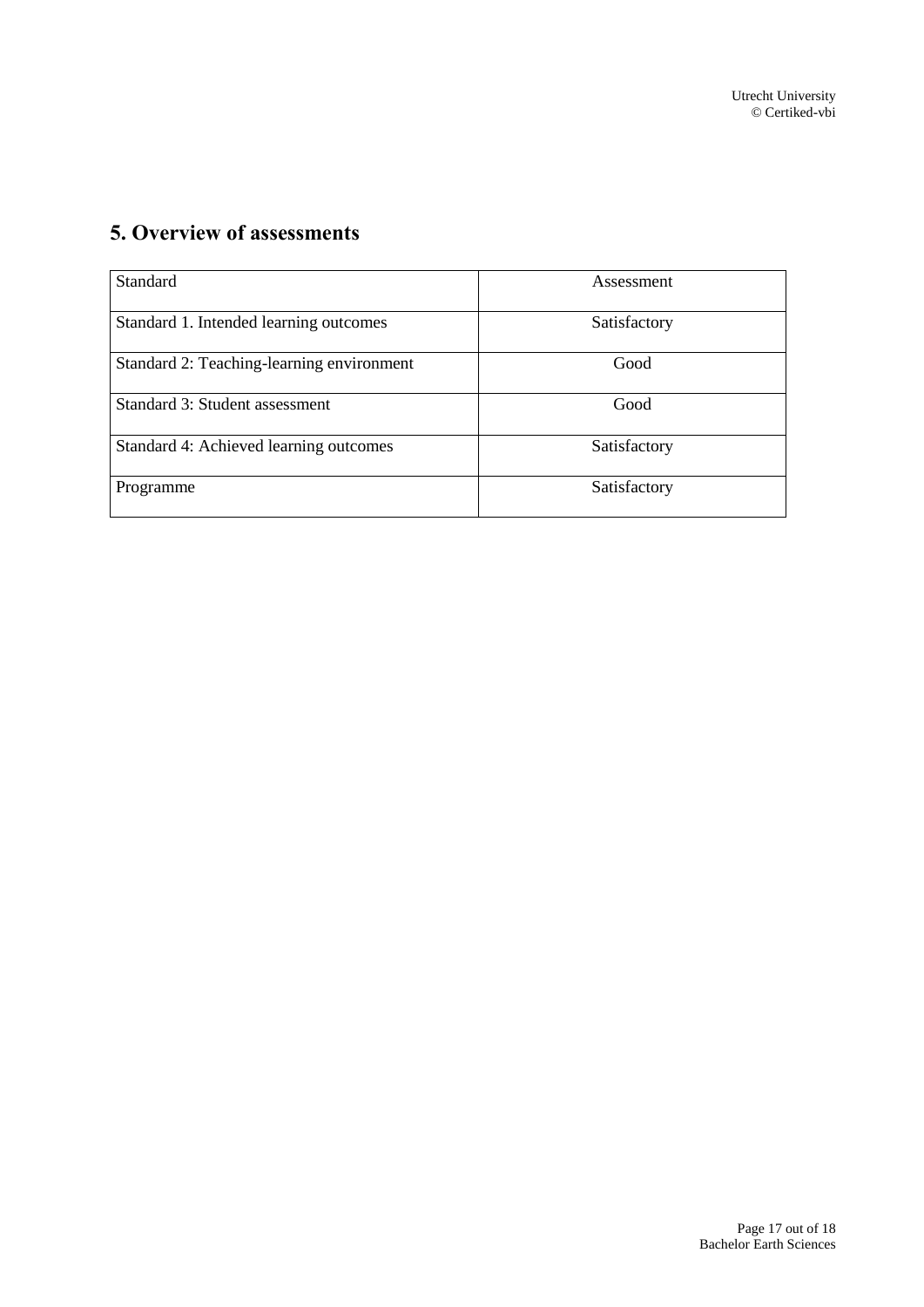## <span id="page-17-0"></span>**6. Recommendations**

In this report, recommendations by the panel have been listed. For the sake of clarity, these have been brought together below. These panel recommendations are the following.

- To prevent overlap of courses in the curriculum.
- **To avoid extending the system of continuous assessment as it increases too much the staff** workload.
- **To monitor the drop-out rates in the programme, as these rates in the first year are relatively high** and have risen over the years.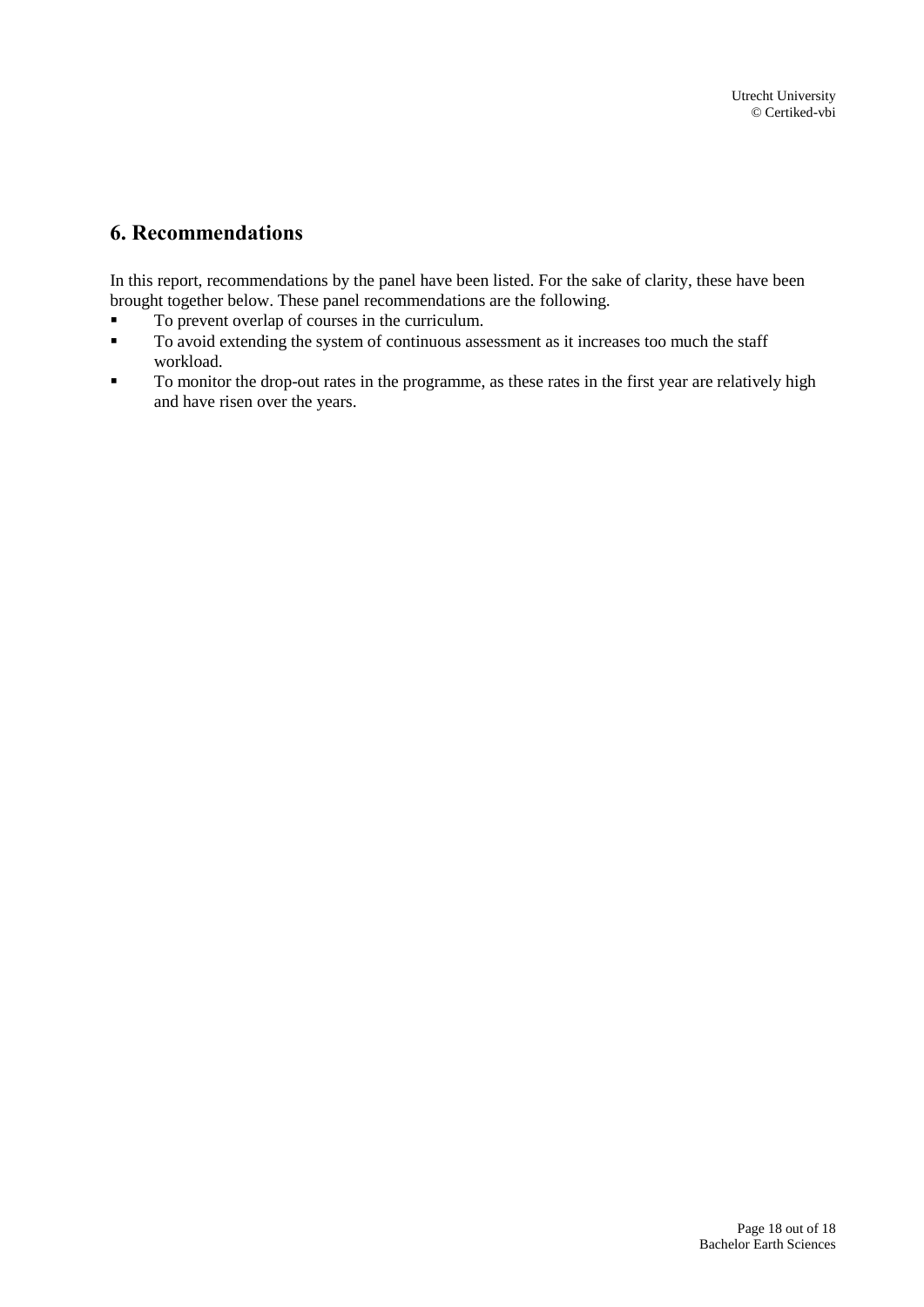### Assessment report Limited Framework Programme Assessment

### **Master Earth Sciences**

Utrecht University

### *Contents of the report*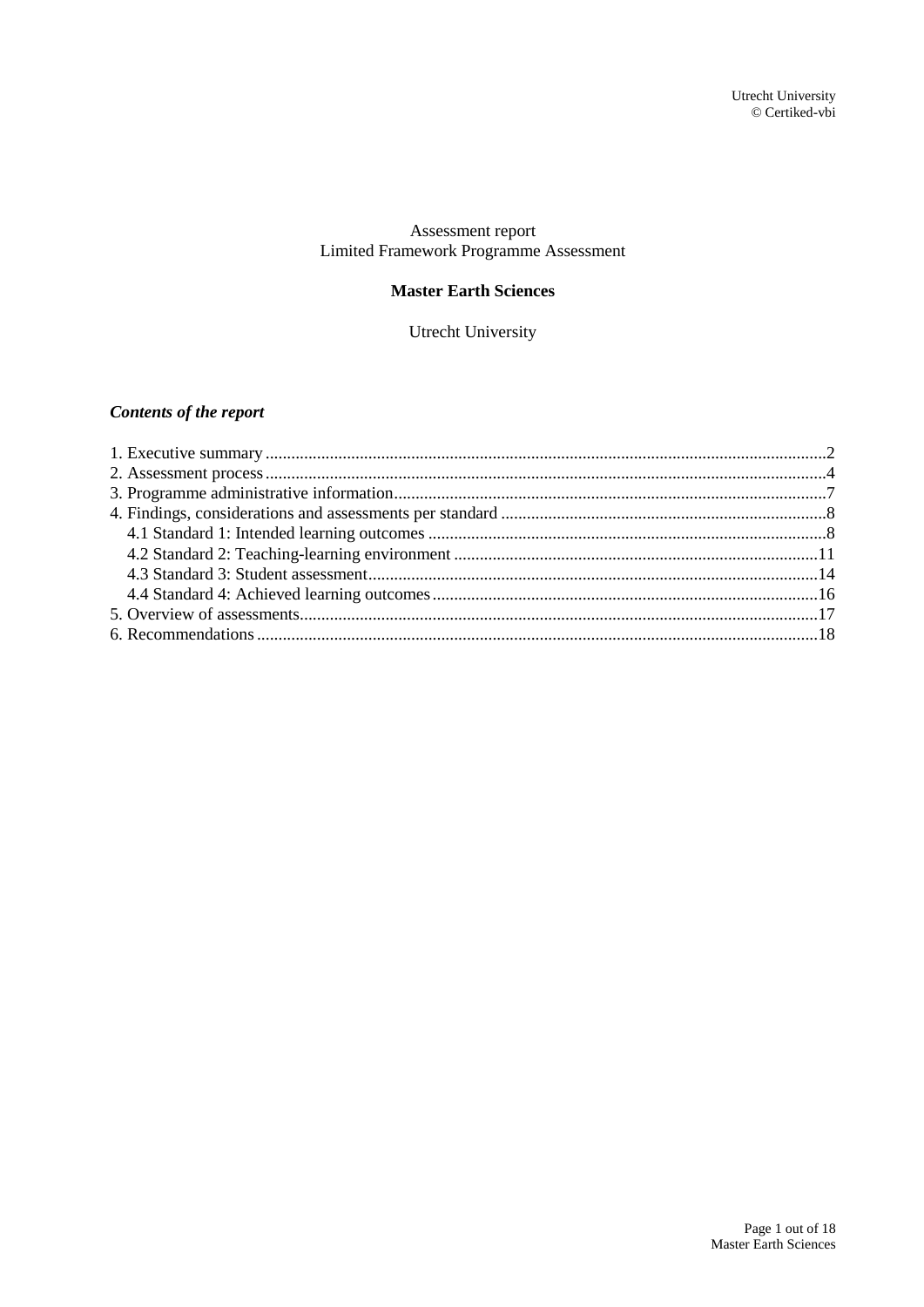## <span id="page-19-0"></span>**1. Executive summary**

In this executive summary, the panel presents the main considerations which led to the assessment of the quality of the Master Earth Sciences programme of Utrecht University, which has been assessed according to the standards of the limited framework, as laid down in the NVAO Assessment framework for the higher education accreditation system of the Netherlands, as published on 20 December 2016 (Staatscourant nr. 69458).

The objectives of the programme are relevant and sound. The panel welcomes the programme covering most of the subdomains of the Earth Sciences. The panel is positive about students being educated in the scientific, fundamental and quantitative understanding of relevant processes in the domain and regards the programme objectives to be strong and pronounced on students' research competencies. The panel appreciates the specialisation programmes as well as the profiles being offered. The specialisations allow students to go in-depth into one of the subdomains and themes within the Earth Sciences domain. The profiles give students the chance to become communication or managerial experts in this field.

The programme objectives correspond to domain-specific reference framework for the Earth Sciences programmes. The panel welcomes the efforts by the joint Earth Sciences programmes in the Netherlands to draft this framework and regards this to be the sound and up-to-date description of the domain. The panel appreciates the programme profile having been compared to other programmes in the Netherlands.

The panel approves of students being prepared for a wide range of positions on the labour market, being positions in both private sector and public sector organisations and in academia. The panel supports programme management's plans to revive the External Advisory Board.

The panel welcomes the programme intended learning outcomes having been aligned with important European frameworks for Earth Sciences programmes, as this testifies to the international status of the programme. The intended learning outcomes correspond to the programme objectives, are complete and conform to the master level.

The admission requirements and admission procedures are up to standard. The panel appreciates the more intensive guidance for international students in the beginning of the programme.

The curriculum meets the intended learning outcomes of the programme for each of the specialisation programmes. The courses are up to standard. The panel welcomes students being introduced to the subdomains and themes of the specialisations and the study paths. The panel especially is very positive about the research components of the curriculum and the research projects students are allowed to do. Students are trained in academic skills appropriately and are offered career services. The panel is positive about the two research projects and the internship options in the curriculum. The curriculum is up-to-date. The panel considers the curriculum to be well-structured and coherent.

The panel regards the lecturers in the programme to be very skilled and to be very motivated to teach in the programme. Lecturers are clearly involved in research in the programme domain. The panel welcomes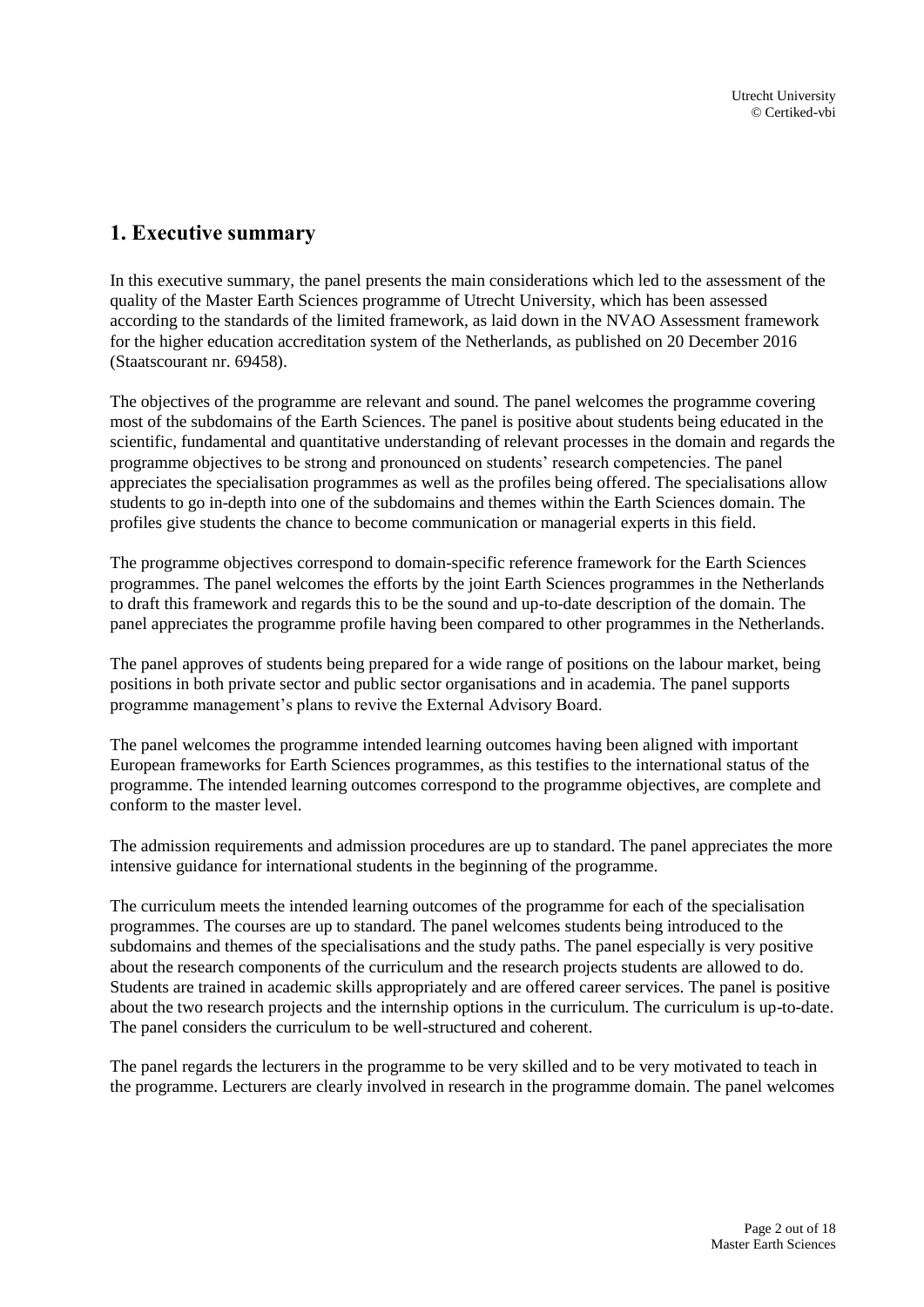the very substantial proportions of lecturers being BKO- or SKO-certified, testifying to their educational capabilities. The panel notes the lecturers' workload to be challenging but to be appropriately managed.

The educational concept and study methods are very adequate. The panel especially greets the system of continuous assessment. The panel suggests avoiding to further extend this system to prevent increasing too much the staff workload. The number of hours of face-to-face education is favourable. Students experience small-scale education in tutorials, practical classes and during fieldwork. The panel is positive about the organisation of study guidance in the programme, students being guided by staff members, senior students and having access to the programme study advisor. The student success rates of the programme are satisfactory.

The programme examination and assessment policies meet Faculty policies. The programme assessment system is very solid. The panel regards the Board of Examiners to be in control of the examinations and assessments of the programme. The measures taken by the programme to ensure validity and transparency of examinations and the reliability of assessments are very much up to standard.

The examination methods adopted in the programme are adequate and consistent with the goals and contents of the courses. The panel is positive about the various examinations scheduled in the courses.

Students are offered appropriate supervision in the Master Thesis projects. The assessment processes are adequate, involving two examiners and being conducted using elaborate rubrics scoring forms.

The Master Thesis projects are regarded by the panel to be very much up to standard. The theses the panel studied definitely match the intended learning outcomes of the programme. The panel supports the grades given by the programme examiners. The panel regards the Master Thesis projects to be of high quality and level. The panel greets the relatively high proportion of Master Thesis projects, leading to journal articles in international journals.

Not affecting the appreciation by the panel of the high level of programme graduates, the panel feels rules to award *cum laude* could be changed to lower the percentage of awardees.

The panel considers the programme graduates to have reached the intended learning outcomes and to be qualified to find appropriate positions in the programme domain. The panel is very positive about the high proportion of programme graduates proceeding to positions as PhD students.

The panel which conducted the assessment of the Master Earth Sciences programme of Utrecht University assesses this programme to meet the standards of the limited framework, as laid down in the NVAO Assessment framework for the higher education accreditation system of the Netherlands, judging the programme to be good. Therefore, the panel advises NVAO to accredit the programme.

Rotterdam, 25 March 2019

Prof. dr. ir. A. Veldkamp drs. W. Vercouteren (panel chair) (panel secretary)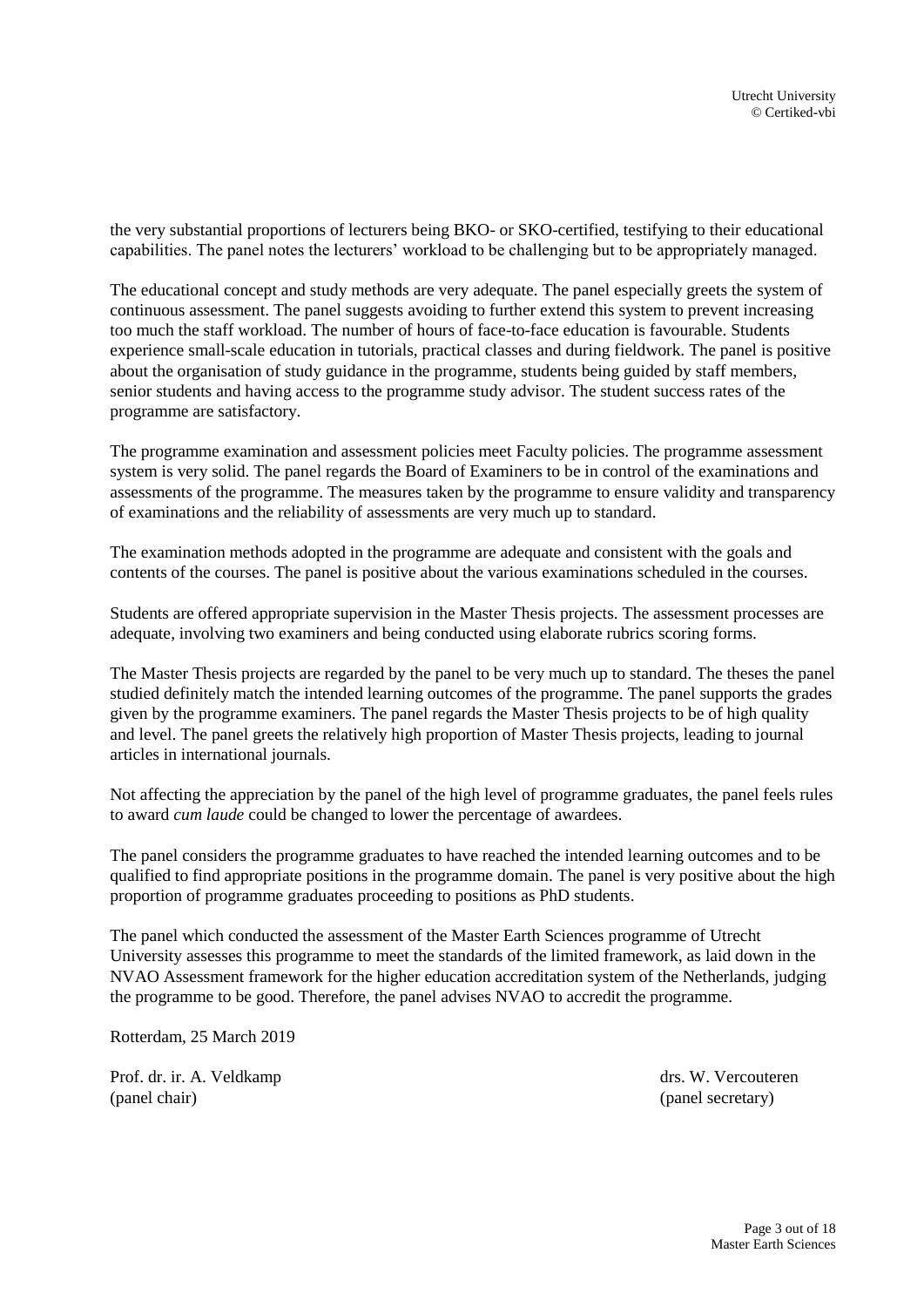## <span id="page-21-0"></span>**2. Assessment process**

The evaluation agency Certiked VBI received the request by Utrecht University to organise the limited framework programme assessment process for the Master Earth Sciences programme of this University. The objective of the programme assessment process was to assess whether the programme would conform to the standards of the limited framework, as laid down in the NVAO Assessment framework for the higher education accreditation system of the Netherlands, published on 20 December 2016 (Staatscourant nr. 69458).

Having conferred with management of the Utrecht University programme, Certiked invited candidate panel members to sit on the assessment panel. The panel members agreed to do so.

The panel composition was as follows:

- Prof. dr. ir. A. Veldkamp, dean ITC Faculty of Geo-Information and Earth Observation, University of Twente, the Netherlands (panel chair);
- Drs. T.M. van Daalen, director Geological Survey of the Netherlands, Netherlands Organisation for Applied Scientific Research, the Netherlands (panel member);
- Prof. dr. P.A. van der Beek, full professor, Institut des Sciences de la Terre, Université Grenoble Alpes, France (panel member);
- Prof. dr. ir. N.E.C. Verhoest, associate professor, Department of Environment, Ghent University, Belgium (panel member);
- I.S. van Essen, student Bachelor Earth Sciences, Minor Solid Earth, VU Amsterdam, the Netherlands (student member).

On behalf of Certiked, drs. W. Vercouteren served as the process coordinator and secretary in the assessment process.

All panel members and the secretary confirmed in writing being impartial with regard to the programme to be assessed and observing the rules of confidentiality. Having obtained the authorisation by the University, Certiked requested the approval of NVAO of the proposed panel to conduct the assessment. NVAO has given its approval.

To prepare the assessment process, the process coordinator convened with management of the programme to discuss the outline of the self-assessment report, the subjects to be addressed in this report and the site visit schedule. In addition, the planning of the activities in preparation of the site visit were discussed. In the course of the process preparing for the site visit, programme management and the Certiked process coordinator regularly had contact to fine-tune the process. The activities prior to the site visit have been performed as planned. Programme management approved of the site visit schedule.

Well in advance of the site visit date, programme management sent the list of final projects of graduates of the programme of the last two years. Acting on behalf of the assessment panel, the process coordinator selected the theses of fifteen graduates from the last few years. The grade distribution in the selection was ensured to conform to the grade distribution in the list, sent by programme management.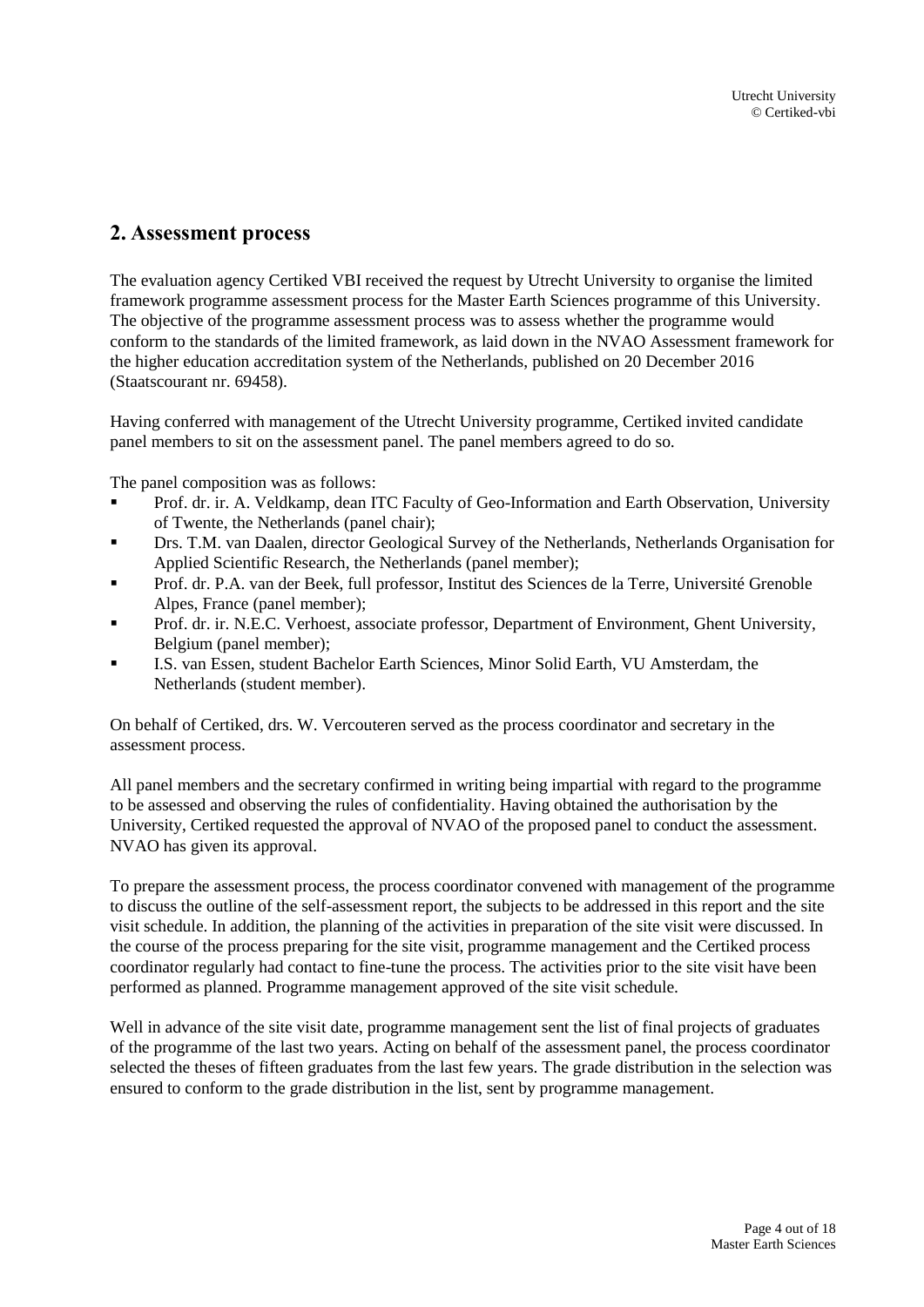The panel chair and the panel members were sent the self-assessment report of the programme, including appendices. In the self-assessment report, the student chapter was included. In addition, the expert panel members were forwarded a number of theses of the programme graduates, these theses being part of the selection made by the process coordinator.

Well before the site visit date, the assessment panel chair and the process coordinator met to discuss the self-assessment report provided by programme management, the procedures regarding the assessment process and the site visit schedule. In this meeting, the profile of panel chairs of NVAO was discussed as well. The panel chair was informed about the competencies, listed in the profile. Documents pertaining to a number of these competencies were presented to the panel chair. The meeting between the panel chair and the process coordinator served as the briefing for panel chairs, as meant in the NVAO profile of panel chairs.

Prior to the date of the site visit, all panel members sent in their preliminary findings, based on the selfassessment report and the final projects studied, and a number of questions to be put to the programme representatives on the day of the site visit. The panel secretary summarised this information, compiling a list of questions, which served as a starting point for the discussions with the programme representatives during the site visit.

Shortly before the site visit date, the complete panel met to go over the preliminary findings concerning the quality of the programme. During this meeting, the preliminary findings of the panel members, including those about the theses were discussed. The procedures to be adopted during the site visit, including the questions to be put to the programme representatives on the basis of the list compiled, were discussed as well.

On 22 January 2019, the panel conducted the site visit on the Utrecht University campus. The site visit schedule was as planned. In a number of separate sessions, the panel was given the opportunity to meet with Faculty Board representatives, programme management, Board of Examiners members, lecturers and final projects examiners, and students and alumni.

In a closed session at the end of the site visit, the panel considered every one of the findings, weighed the considerations and arrived at conclusions with regard to the quality of the programme. At the end of the site visit, the panel chair presented a broad outline of the considerations and conclusions to programme representatives.

Clearly separated from the process of the programme assessment, assessment panel members and programme representatives met to conduct the development dialogue, with the objective to discuss future developments of the programme.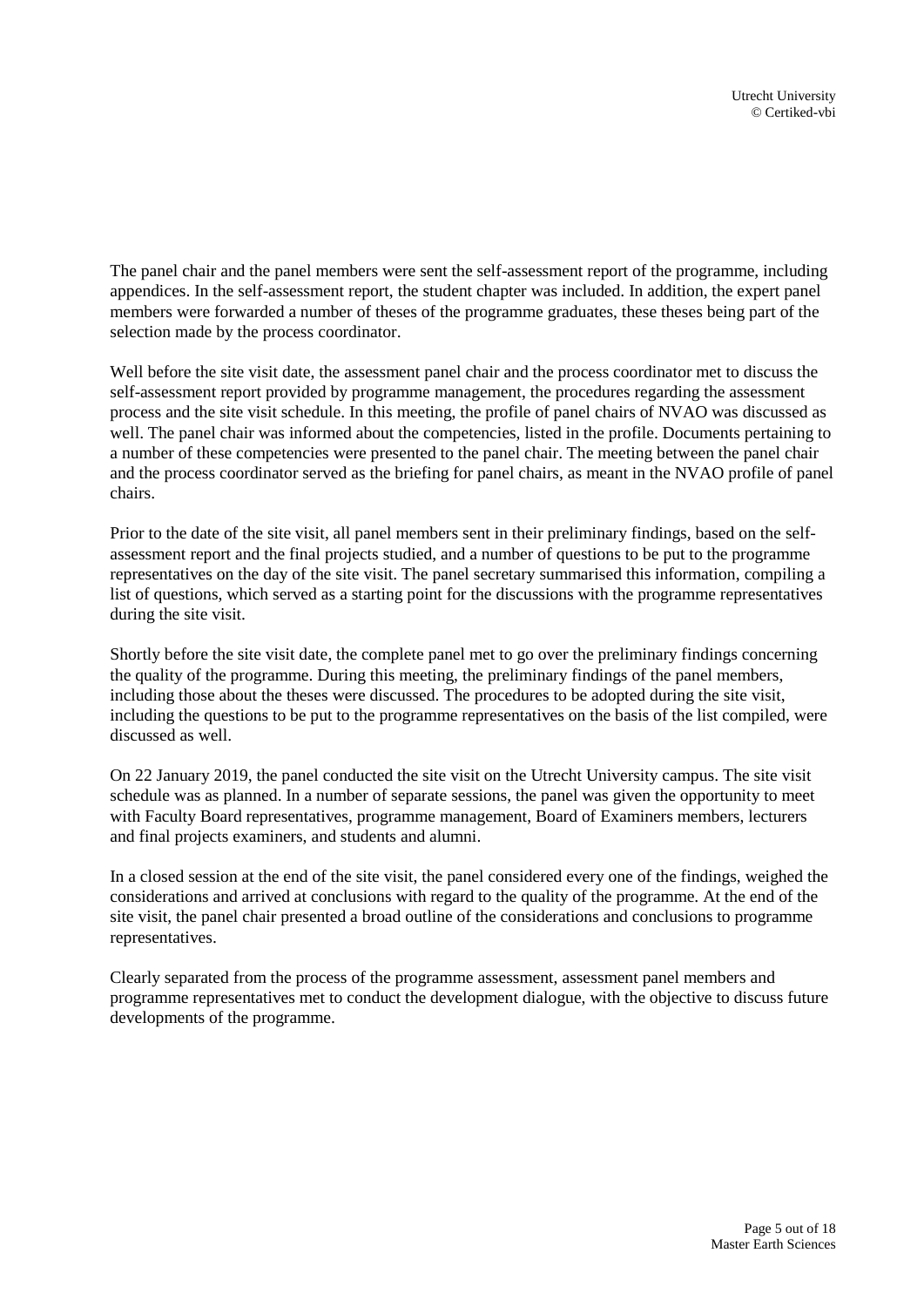The assessment draft report was finalised by the secretary, having taken into account the findings and considerations of the panel. The draft report was sent to the panel members, who studied it and made a number of changes. Thereupon, the secretary edited the final report. This report was presented to programme management to be corrected for factual inaccuracies. Programme management were given two weeks to respond. Having been corrected for these factual inaccuracies, the Certiked bureau sent the report to the Board of Utrecht University, to accompany their request for re-accreditation of this programme.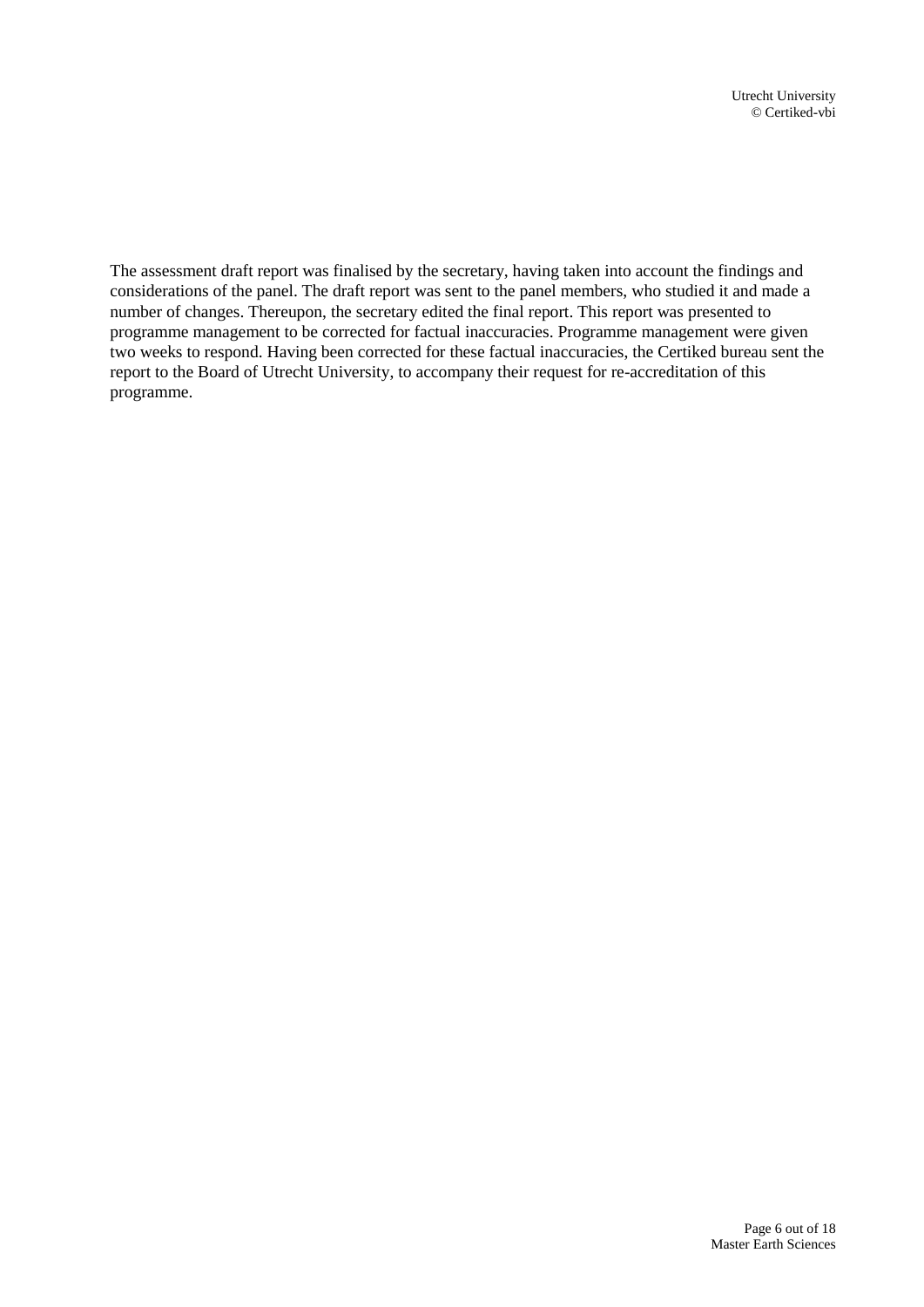# <span id="page-24-0"></span>**3. Programme administrative information**

| Name programme in CROHO: M Earth Sciences     |                                             |  |
|-----------------------------------------------|---------------------------------------------|--|
| Orientation, level programme: Academic Master |                                             |  |
| Grade:                                        | <b>MSc</b>                                  |  |
| Number of credits:                            | 120 EC                                      |  |
| Specialisations:                              | Earth Structure and Dynamics                |  |
|                                               | Earth, Life and Climate                     |  |
|                                               | Earth Surface and Water                     |  |
|                                               | Marine Sciences                             |  |
|                                               | Water Science and Management                |  |
| Location:                                     | Utrecht                                     |  |
| Mode of study:                                | Full-time (language of instruction English) |  |
| Registration in CROHO:                        | 21PD-66986                                  |  |
| Name of institution:                          | Utrecht University                          |  |
| Status of institution:                        | Government-funded University                |  |
| Institution's quality assurance:              | Approved                                    |  |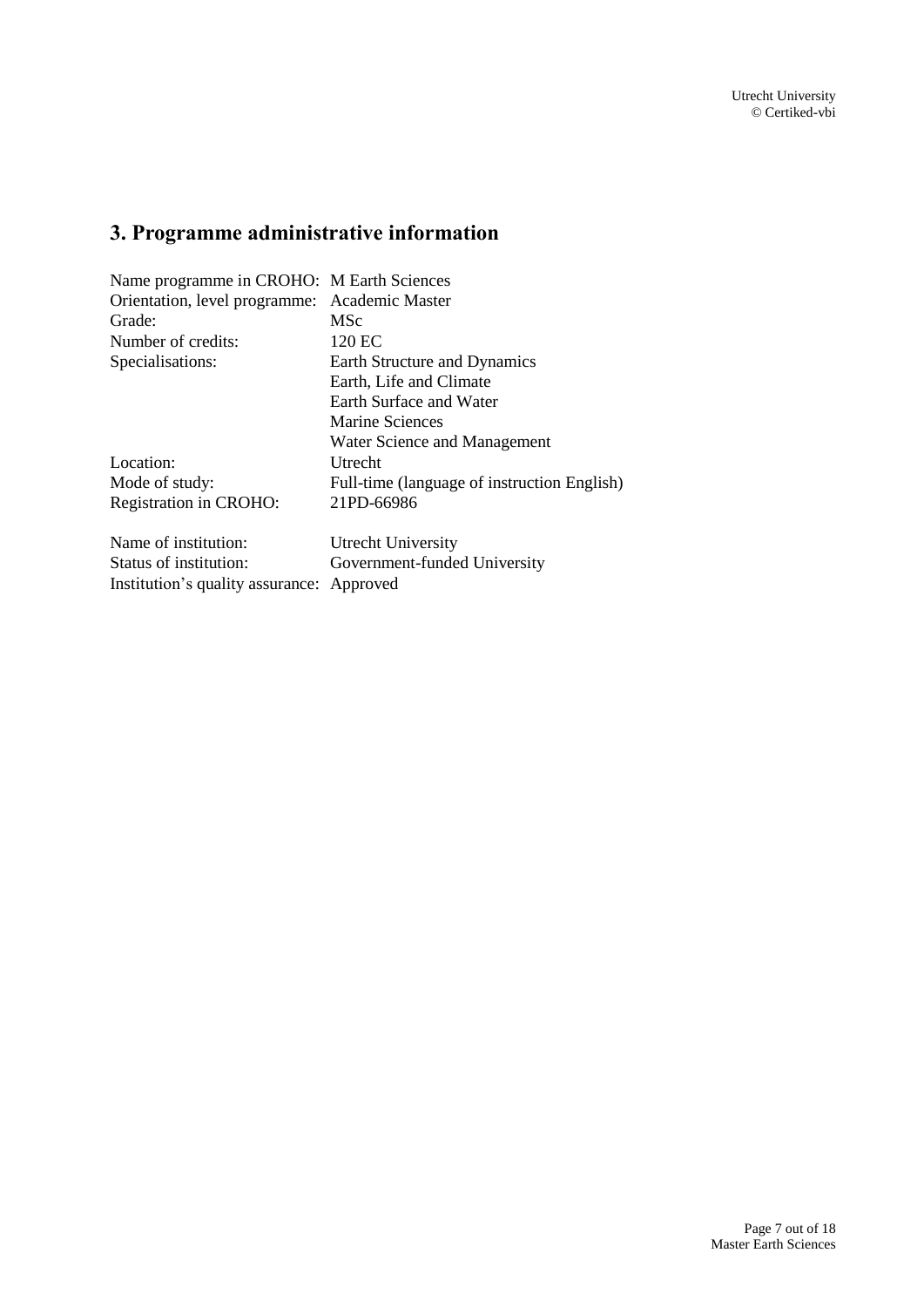## <span id="page-25-0"></span>**4. Findings, considerations and assessments per standard**

### <span id="page-25-1"></span>**4.1 Standard 1: Intended learning outcomes**

The intended learning outcomes tie in with the level and orientation of the programme; they are geared to the expectations of the professional field, the discipline, and international requirements.

### *Findings*

The Master Earth Sciences programme is one of the programmes of the Faculty of Geosciences of Utrecht University. The Dean of the Faculty is responsible for all programmes of the Faculty. The programme is part of the Graduate School of Geosciences, being chaired by the Dean of the Faculty. The organisation, delivery and quality assurance management of the programme rest with the Teaching Institute of Earth Sciences. This institute falls under the responsibility of the Department of Earth Sciences and of the Department of Physical Geography. These Departments are responsible for both research and education in the Earth Sciences and Physical Geography domains within the Faculty. Programme staff members are employed by these Departments. The Teaching Institute Board is chaired by the programme director, being responsible for this programme and for the Bachelor Earth Sciences programme. For this Master programme, he is assisted by the programme coordinator and by the specialisation programme leaders. The Master Education Council, being composed of two staff members and two students, advises programme management on programme quality assurance issues. For all programmes of the Faculty, the Faculty Board of Examiners has the authority to assure the quality of examinations and assessments. For this programme, the Chamber Earth Sciences of the Board of Examiners in particular monitors examinations' and assessments' quality.

The Master Earth Sciences programme of Utrecht University is a two year, research-based, academic master programme in the multi-disciplinary Earth Sciences domain. The programme aims to study planet Earth from an Earth System Science perspective. In the programme, the Earth Sciences subdomains Geosphere, Biosphere-hydrosphere-atmosphere, and Applied Earth Sciences are studied. Most of the aspects of these subdomains are covered in the programme. Students are educated in the scientific foundations of the domain and fundamental and quantitative understanding of relevant processes, specialising in one of the subdomains. They are trained to apply and integrate knowledge, skills and attitude to carry out academic research independently in this domain.

The programme has been benchmarked against the Earth Sciences domain-specific reference framework, which has been drafted by the joint Earth Sciences programmes in the Netherlands. The objectives of the programme conform to this framework. The programme may be distinguished within this framework and compared to other programmes in the Netherlands to be broad and to cover all subdomains.

The programme offers five distinct specialisation programmes, being Earth Sciences and Dynamics, Earth Life and Climate, Earth Surface and Water, Marine Sciences, and Water Science and Management. The Earth Sciences and Dynamics specialisations studies processes operating at the Earth's crust, mantle and deep interior, and their coupling to geological phenomena at the Earth's surface. The Earth, Life and Climate specialisation addresses climate change and interaction between biosphere and geosphere in the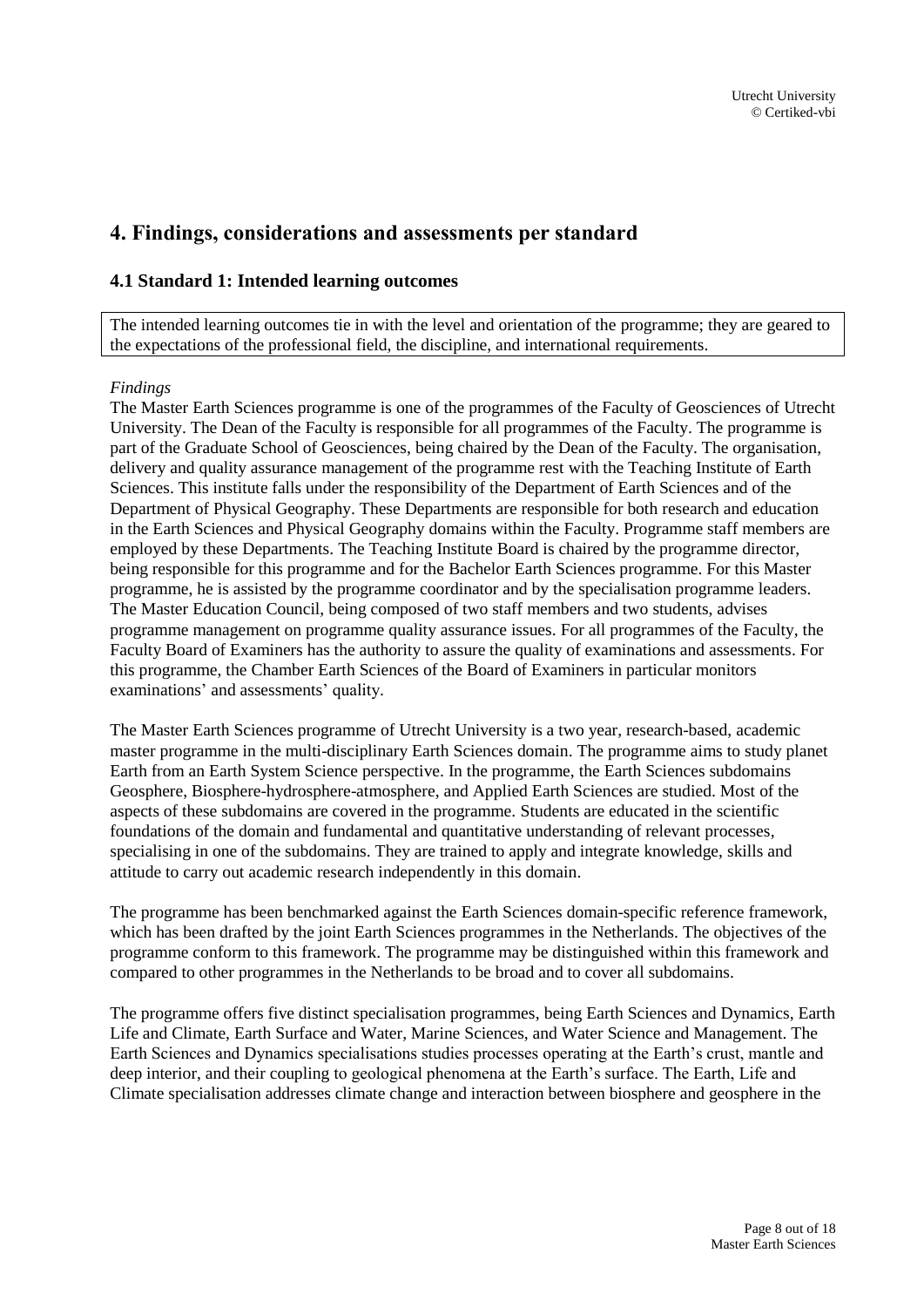past, present and future. The Earth Surface and Water specialisation is directed towards the study of land degradation, rivers and coasts, natural hazards, and the interaction between hydrosphere and geosphere. The Marine Sciences specialisation offers the holistic approach to marine systems and processes. The Water Science and Management specialisation educates students in technical and societal aspects of water management. From the academic year 2018/2019 onwards, the latter specialisation will be organised by the Teaching Institute of Sustainable Development of Utrecht University. Staff from this programme will, however, continue to be involved in the specialisation. In addition, students of this programme may opt for the education and communication profile or the management, society and economics profile. The former profile trains communication specialists in the programme domain. The latter profile educates experts in addressing societal and economic challenges in this field. About 10 % to 15 % of all students opt for this profile.

The programme prepares students for the positions in the programme domain in industry, as researchers in private organisations or public sector organisations, or to proceed to PhD trajectories. Academic skills and career preparation are part of the programme objectives. For the programme, the External Advisory Board, being composed of professional field representatives, has been put in place. The Board is, however, not very active. Programme management intends to revive the Board.

The programme objectives have been translated into the intended learning outcomes of the programme. These intended learning specify advanced knowledge in one of the specialisation programmes' fields, develop and apply ideas in research contexts, problem solving skills in one of the specialisation fields, integrate, interpolate or extrapolate academic knowledge, professional and critical attitude, understanding, modelling and simulating processes in this domain, and communication and interpersonal skills.

The intended learning outcomes of the programme have been aligned with the international Points of Reference for Degree Programmes in Earth Sciences for the master level, these having been drafted as part of the Tuning Educational Structures in Europe project. To establish the master level of intended learning outcomes, the benchmark against the Dublin descriptors for the master level has been presented.

### *Considerations*

The panel considers the objectives of the programme to be relevant and sound. The panel welcomes the programme covering most of the subdomains of the Earth Sciences. The panel is positive about students being educated in the scientific, fundamental and quantitative understanding of relevant processes in the domain and regards the programme objectives to be strong and pronounced on students' research competencies. The panel appreciates the specialisation programmes as well as the profiles being offered. The specialisations allow students to go in-depth into one of the subdomains and themes within the Earth Sciences domain. The profiles give students the chance to become communication or managerial experts in this field.

The programme objectives correspond to domain-specific reference framework for the Earth Sciences programmes. The panel welcomes the efforts by the joint Earth Sciences programmes in the Netherlands to draft this framework and regards this to be the sound and up-to-date description of the domain. The panel appreciates the programme profile having been compared to other programmes in the Netherlands.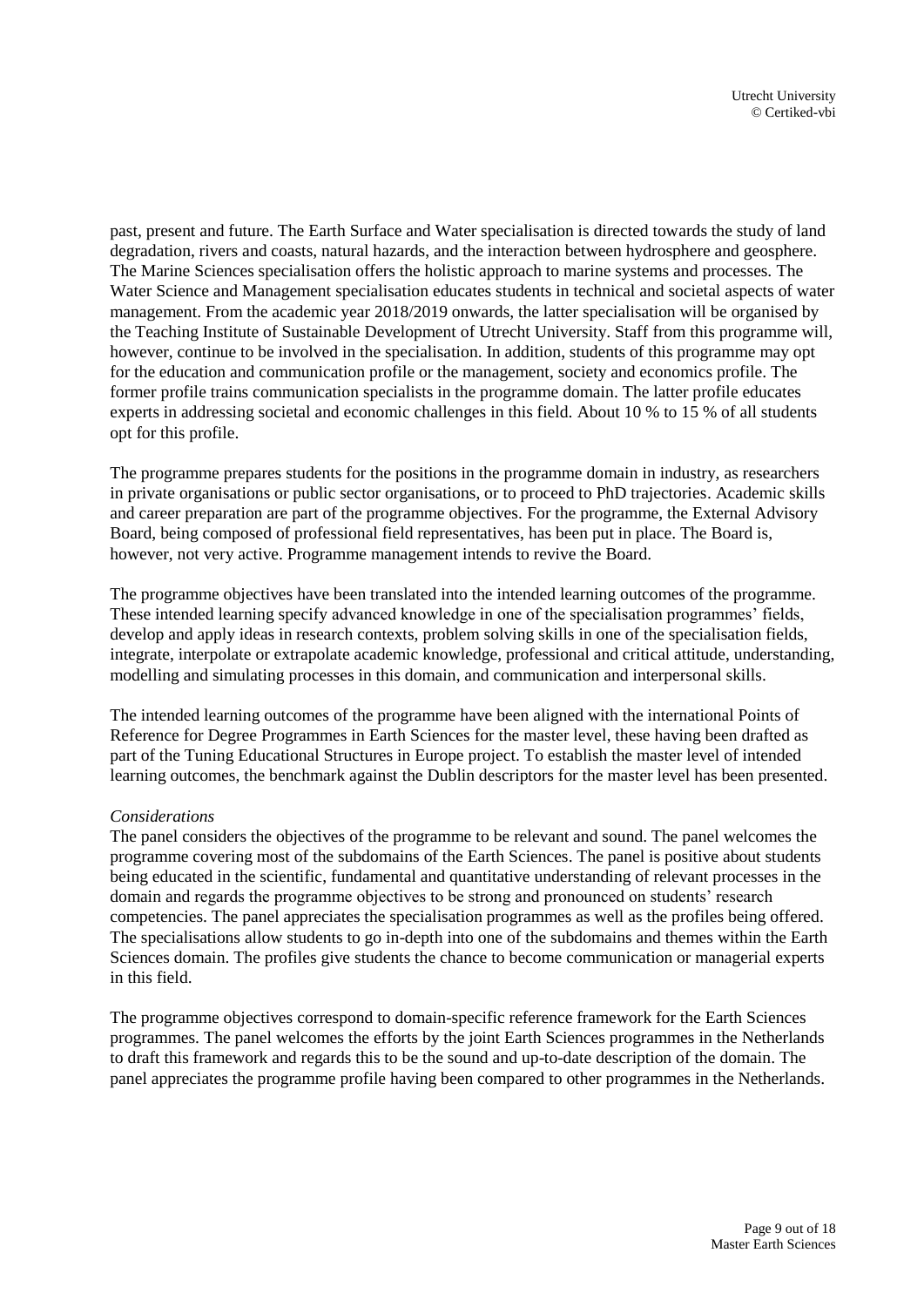The panel approves of students being prepared for a wide range of positions on the labour market, being positions in both private sector and public sector organisations and in academia. The panel supports programme management's plans to revive the External Advisory Board.

The intended learning outcomes correspond to the programme objectives, are complete and conform to the master level. The panel welcomes the programme intended learning outcomes having been aligned with important European frameworks for Earth Sciences programmes, as this testifies to the international status of the programme.

### *Assessment of this standard*

<span id="page-27-0"></span>These considerations have led the assessment panel to assess standard 1, Intended learning outcomes, to be satisfactory.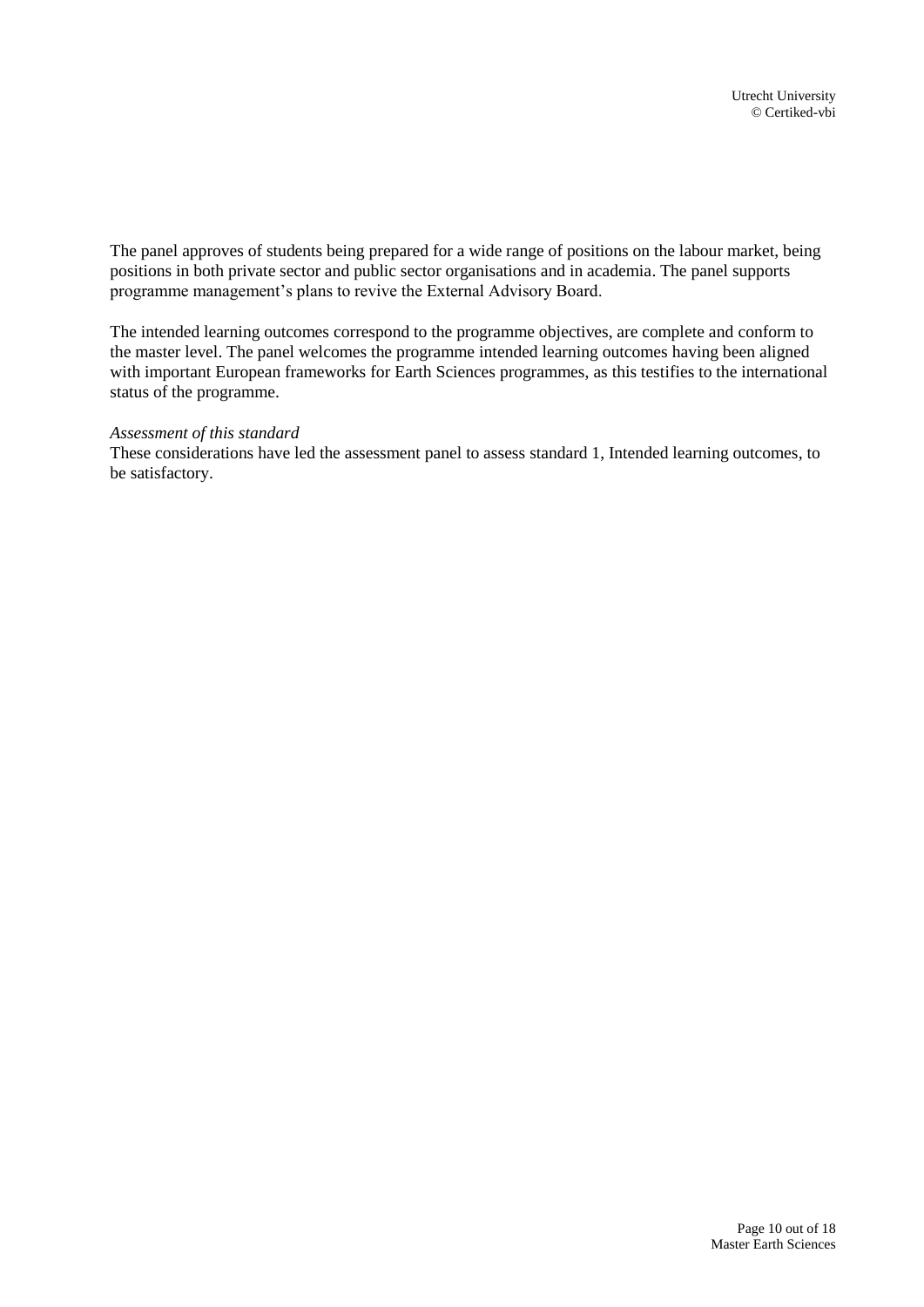### **4.2 Standard 2: Teaching-learning environment**

The curriculum, the teaching-learning environment and the quality of the teaching staff enable the incoming students to achieve the intended learning outcomes.

### *Findings*

The influx of students in the last six years was on average about 140 incoming students per year. The majority of the students come from Utrecht University bachelor programmes. About 25 % to 30 % of the incoming students originate from abroad. Small number come from other Dutch universities or from higher vocational education institutes (hbo). The entry requirements for the programme are adequate knowledge, skills and insights in the programme domain. Students with Bachelor Earth Sciences degrees from Utrecht University are admitted. Other Students have to meet equivalent requirements. The Board of Admissions of the Graduate School of Geosciences reviews the applications. All students are to submit their letter of motivation, indicating the specialisation programme they opt for. International students are more intensively guided in the beginning of the programme.

The curriculum of the programme takes two years and carries 120 EC of study load. The programme presented tables, showing the mapping of the intended learning outcomes and the courses for each of the specialisation programmes. Within the specialisations, study paths addressing specific themes have been outlined. More than 50 courses are offered within all of the specialisations. The curriculum structure is identical for each of the specialisations. In the first year, students take eight courses (each 7.5 EC). They are required to select at least two general programme courses, one course addressing academic/scientific skills and one course pertaining to research instruction and including seminars and career development activities. Students also take at least four study-path-related courses. The study paths are recommended and are designed to foster curriculum coherence. In addition, students take maximum two courses from all of the courses available in the programme. In the second year, students either do the Internship (15 EC to 30 EC) or the Guided Research project (7.5 EC to 30 EC). In addition, they complete the Master Thesis Graduation Research project (30 EC to 45 EC). Students do two research projects, allowing them to pass through the stages of the research project twice, to gain experience in this respect and to focus on different research topics. Students may also do an internship, giving them the chance to include technical, economic or societal applications of Earth Sciences expertise in the project. About 50 % of the students do Internships, about 32 % do Guided Research projects and about 17 % do both. The Internship is mandatory for students taking the education and communication or management, society and economics profiles. Within the curriculum as part of the courses or as part of the projects, students may do experimental or analytical work, draft mathematical of numerical models or do fieldwork. New trends, such as big data, are being introduced in the curriculum. Throughout the curriculum, students are exposed to research in the programme domain. Specialisations and study paths are largely determined by the research themes within the Departments of Earth Sciences and Physical Geography. Lecturers introduce current research in the courses. Students do research projects in the second year of the curriculum. Students have to attend at least ten scientific presentations and are to present their reflections on these. Academic skills are explicit parts of the courses. These skills include scientific and independent thinking, analytical skills, problem solving skills, technical skills, scientific writing skills and oral presentation skills. Students are offered workshops and training sessions to prepare them for their careers.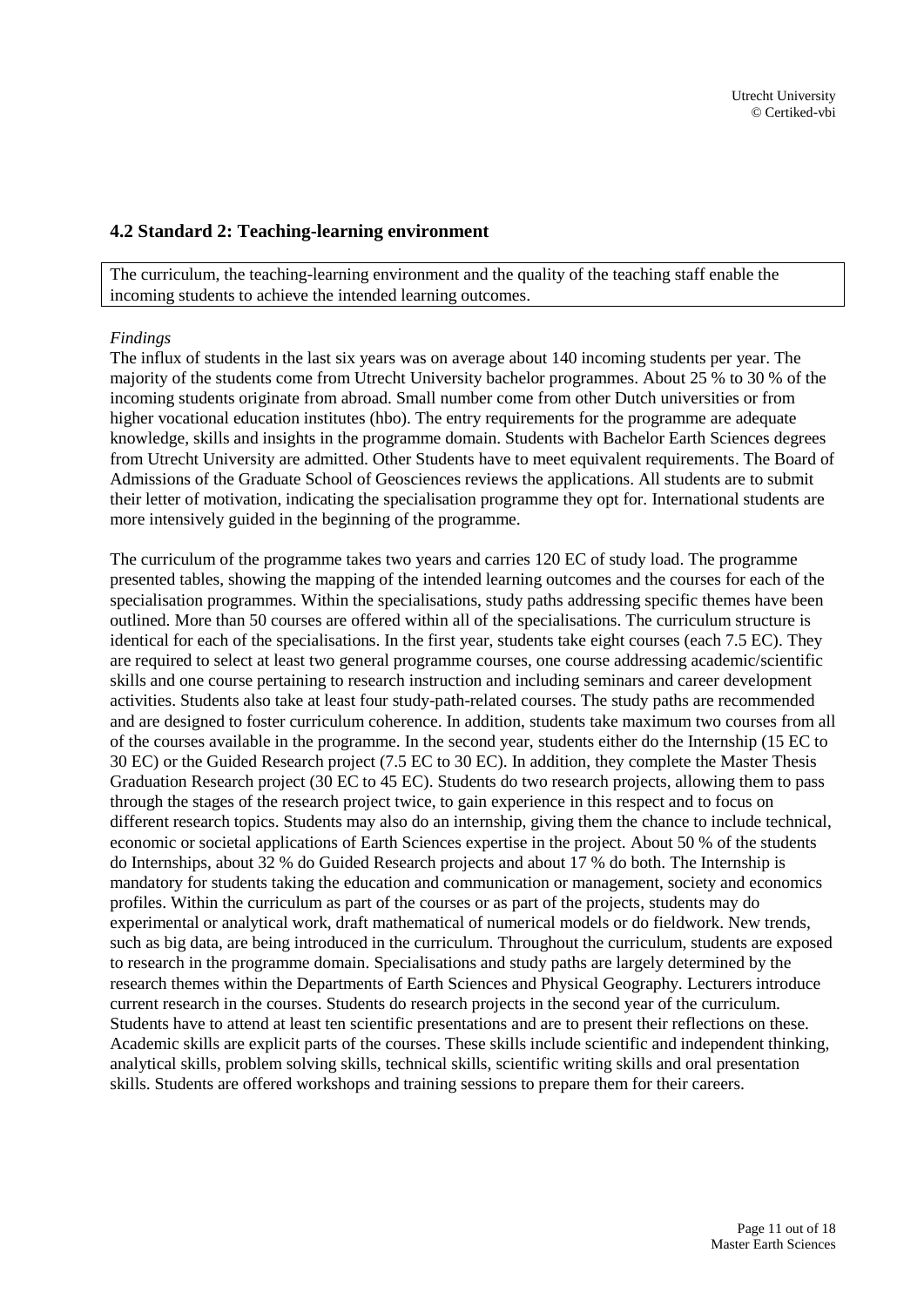The teaching capacity for the Bachelor and the Master Earth Sciences programmes is about 30 FTE. About 85 permanent staff members are involved in both programmes together. In addition, postdoctoral researchers, PhD students and teaching assistants assist in courses, during fieldwork and in practical classes. Lecturers are active researchers in their fields. They are members of the research institutes Earth Sciences or Physical Geography of the Faculty of Geosciences. Nearly all lecturers have PhD degrees. Of the total number of lecturers about 87 % are BKO-certified. The others are in the process of acquiring the certificate. About 46 % of the lecturers are SKO-certified. Lecturers experience the workload as challenging. More staff has been recruited. Lecturers discuss the programme both in formal meetings and informally. Students indicate to be very content about lecturers' performances and accessibility.

The educational concept of the programme is to stimulate students to engage in active and self-directed learning processes and to actively participate in classes. To that end, activating study methods and continuous assessment are adopted. Continuous assessment means frequent assessments during courses to foster student learning processes. Study methods in the programme are lectures, tutorials, practical classes, and fieldwork. The programme is in the process of introducing blended learning. The students-tostaff ratio of the programme is about 31/1. In tutorials and practical classes and during fieldwork, the number of students is about 10 to 15 students per lecturer and/or teaching assistant. The number of hours of face-to-face education in the courses is about 16 hours per week, half of these being lectures and the other half being tutorials or practical classes. The total study load comes close to 40 hours per week. The main point of contact for students is the programme leader of the specialisation programme. Study guidance is organised in groups of students of 10 to 15 students with similar interests. These groups are guided by a senior student. The programme study advisor assists students in planning their studies, tailoring their curriculum to their career intentions and advising them in case of study problems. The student success rates are on average 38 % after two years and 65 % after three years.

### *Considerations*

The admission requirements and admission procedures are up to standard. The panel appreciates the more intensive guidance for international students in the beginning of the programme.

The panel ascertained the curriculum to meet the intended learning outcomes of the programme for each of the specialisation programmes. The courses are up to standard. The panel welcomes students being introduced to the subdomains and themes of the specialisations and the study paths. The panel especially is very positive about the research components of the curriculum and the research projects students are allowed to do. Students are trained in academic skills appropriately and are offered career services. The panel is positive about the two research projects and internship options in the curriculum. The curriculum is up-to-date. The panel considers the curriculum to be well-structured and coherent.

The panel regards the lecturers in the programme to be very skilled and to be very motivated to teach in the programme. Lecturers are clearly involved in research in the programme domain. The panel welcomes the very substantial proportions of lecturers being BKO- or SKO-certified, testifying to their educational capabilities. The panel notes the lecturers' workload to be challenging but to be appropriately managed.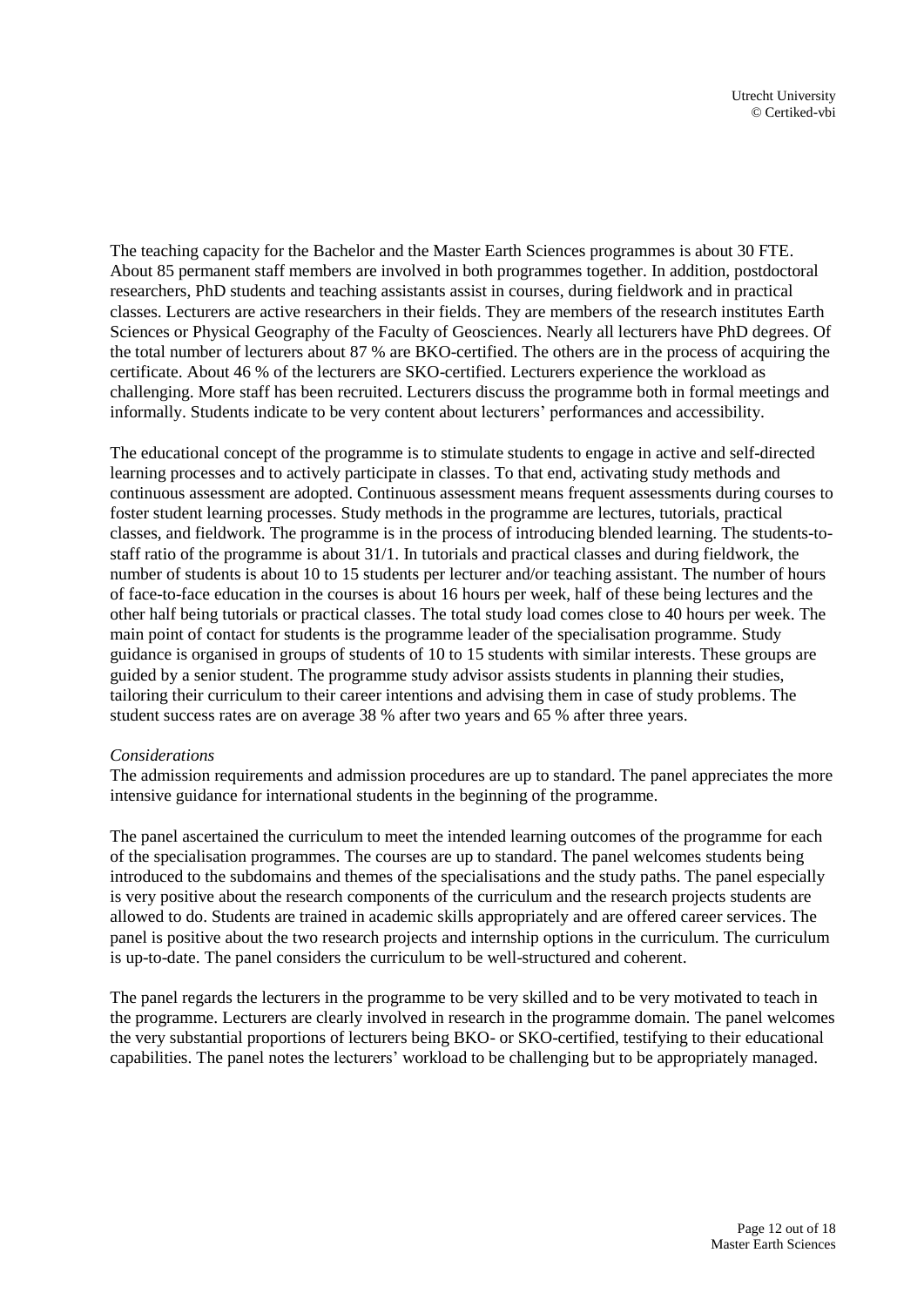The panel regards the educational concept and study methods to be very adequate. The panel especially greets the system of continuous assessment. The panel suggests avoiding to extend this system to prevent increasing too much the staff workload. The number of hours of face-to-face education is favourable. Students experience in tutorials, practical classes and during fieldwork rather small-scale education. The panel is positive about the organisation of study guidance in the programme, students being guided by staff members, senior students and having access to the programme study advisors. The student success rates of the programme are satisfactory.

### *Assessment of this standard*

<span id="page-30-0"></span>These considerations have led the assessment panel to assess standard 2, Teaching-learning environment, to be good.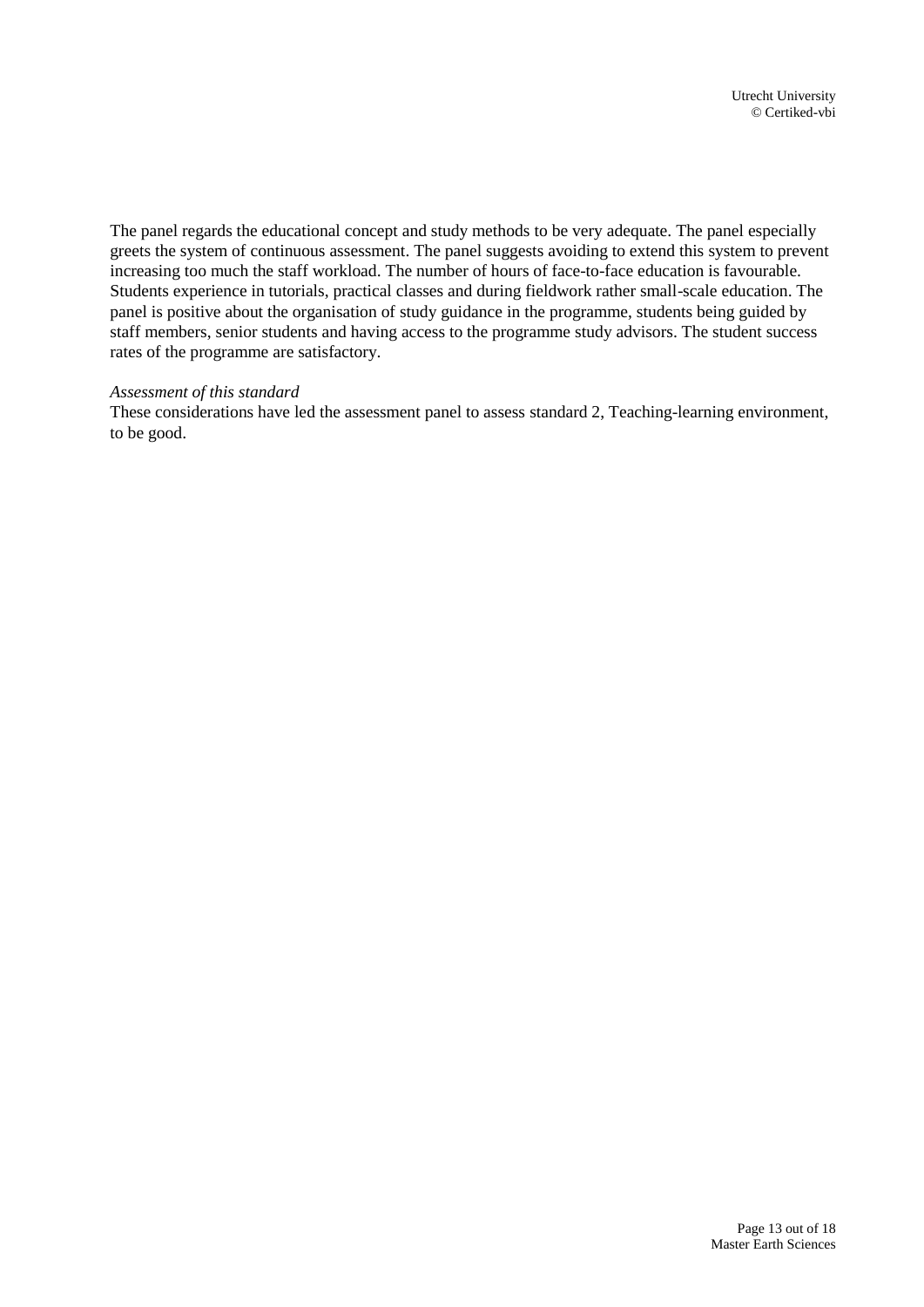### **4.3 Standard 3: Student assessment**

The programme has an adequate system of student assessment in place.

#### *Findings*

The examination and assessment procedures in the programme as well as the responsibilities of the Board of Examiners are governed by the Faculty of Geosciences Assessment Policy.

As has been indicated, the Board of Examiners has the authority to assure the quality of examination and assessment processes of the programme. The Chamber Earth Sciences of the Board in particular monitors these processes. On behalf of the Board, the Assessment Committee reviews programme examinations and theses.

Examination methods in the programme are selected to conform to course goals. Multiple examinations are scheduled in all courses, to meet the diverse course goals and in line with the continuous assessment system of the programme. Examination methods include written examinations, written reports, papers or essays, oral presentations, practical assignments and homework assignments. At least one of the examinations is to be scheduled halfway through each of the courses. All examinations within courses have to be assessed at least satisfactory for students to pass. In case of unsatisfactory examinations, students are allowed repair tests, under specific conditions. Repair tests are graded no more than 6.

The Guided Research project and the Master Thesis or Graduation Research project are scientific research projects, to be completed independently by students. Students are expected to draft the problem statement, select the methodology, process and analyse the data and draft the written report. Before being allowed to begin these projects, students are to submit the project proposal, including the research objectives, the research questions, the methodology, and the time schedule. The Board of Examiners is to approve of the proposal. Students are entitled to supervision by staff members, who are researchers in the field. The Master thesis projects are assessed on a rather extensive list of assessment criteria, derived from the programme intended learning outcomes. The Thesis projects are assessed by the supervisor as well as by the second examiner, also being a staff member, on the basis of rubrics scoring forms. In case of grades more than 8.5, a third examiner is invited to assess the thesis.

In the programme, measures are taken to ensure the validity, reliability and transparency of examinations and assessments. The Board of Examiners appoints the examiners, who should be BKO-certified. The assessment plan for the programme allows for clear and reliable examinations and assessment, including quality assurance measures. For each of the courses, course dossiers have been compiled to document examinations and assessments of the courses. Course examinations are based upon test matrices, are peerreviewed and include answer models. The validity of examinations and the reliability of assessments are analysed. The Assessment Committee, acting on behalf of the Board of Examiners, reviews regularly examinations and Master Thesis projects. For the programme, policies on fraud and plagiarism are in place. Students are informed about these policies. Theses and other written reports are checked for plagiarism. The Board of Examiners handles cases of fraud or plagiarism and imposes sanctions.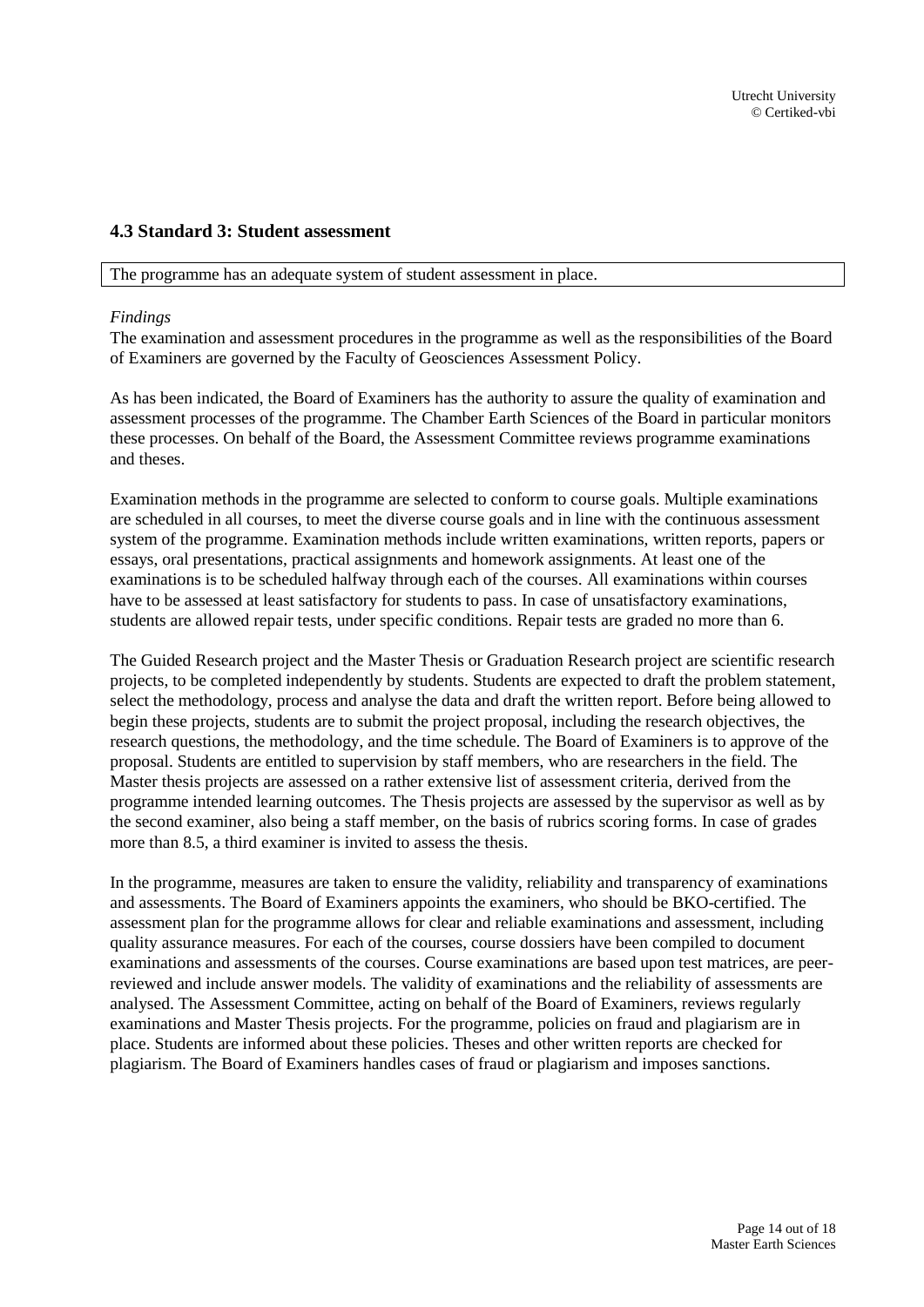### *Considerations*

The panel considers the examination and assessment policies for the programme to be appropriate, these being in line with the Faculty policies. The panel considers the assessment system of the programme to be very solid. The panel regards the Board of Examiners to be in control of the programme examinations and assessments.

The panel approves of the examination methods adopted in the programme, these being consistent with the goals and contents of the courses. The panel is positive about the various examinations scheduled in the courses.

The supervision and assessment procedures of the Master Thesis projects are up to standard. Students are offered appropriate supervision. The assessment processes are up to standard, involving two examiners and being conducted using elaborate rubrics scoring forms.

The measures taken by the programme to ensure the validity and transparency of examinations and the reliability of assessments are very much up to standard. The panel appreciates the numerous procedures having been adopted to ensure the quality of the examinations and assessments. The panel notes the examiners knowing these procedures and being prepared to work accordingly. The panel welcomes the Assessment Committee inspecting examinations and theses. The fraud and plagiarism formalities are up to standard.

### *Assessment of this standard*

<span id="page-32-0"></span>The considerations have led the assessment panel to assess standard 3, Student assessment, to be good.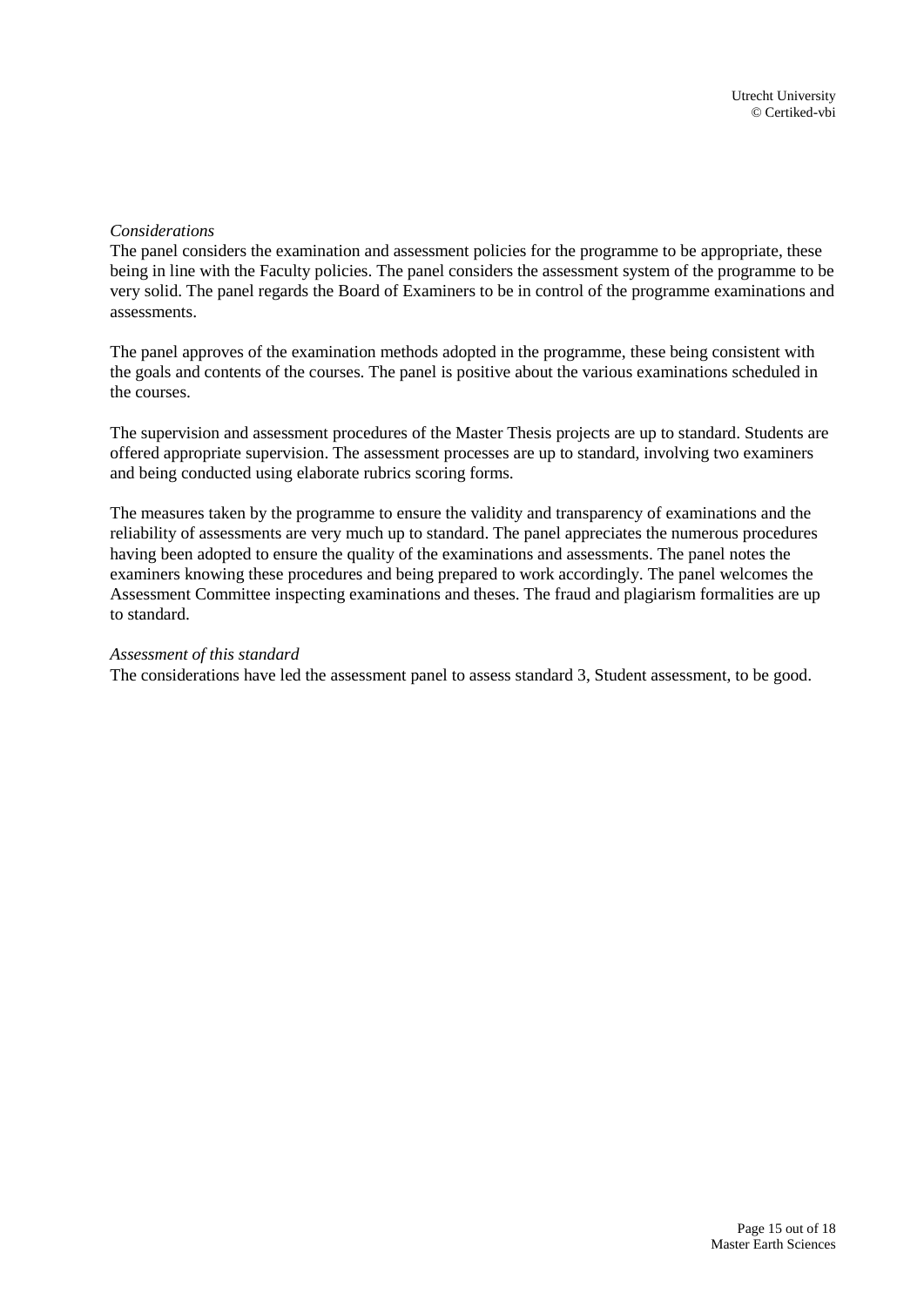### **4.4 Standard 4: Achieved learning outcomes**

#### The programme demonstrates that the intended learning outcomes are achieved.

### *Findings*

The panel studied a total of fifteen Master theses of graduates of the programme. The average grade for these projects is 7.7 for the years 2017 and 2018. About 40 % of the projects are graded with the mark 8.0 of more. About 25 % of the programme graduates graduate *cum laude* (figure for 2012 to 2018). No less than 15 % of all Master Thesis projects result in articles in international, academic, peer-reviewed journals. External supervisors of internships are generally very positive about the students' performances.

The programme conducted a survey among alumni. About 84 % of the alumni have positions in the programme field. About 74 % of them found jobs within three months after graduation and about 89 % of them found positions within one year after graduation. The programme graduates are employed at a range of private companies and public sector organisations. Over 40 % of the programme graduates proceeded to PhD trajectories, often at prestigious institutes abroad.

### *Considerations*

The Master Thesis projects are regarded by the panel to be very much up to standard. The theses the panel studied definitely match the intended learning outcomes of the programme. The panel supports the grades given by the programme examiners. The panel regards the Master Thesis projects to be of high quality and level. The panel greets the relatively high proportion of Master Thesis projects, leading to journal articles in international journals.

Not affecting the appreciation by the panel of the high level of programme graduates, the panel feels rules to award *cum laude* could be changed to lower the percentage of awardees.

The panel considers the programme graduates to have reached the intended learning outcomes and to be qualified to find appropriate positions in the programme domain. The panel is very positive about the high proportion of programme graduates proceeding to positions as PhD students.

### *Assessment of this standard*

The considerations have led the assessment panel to assess standard 4, Achieved learning outcomes, to be good.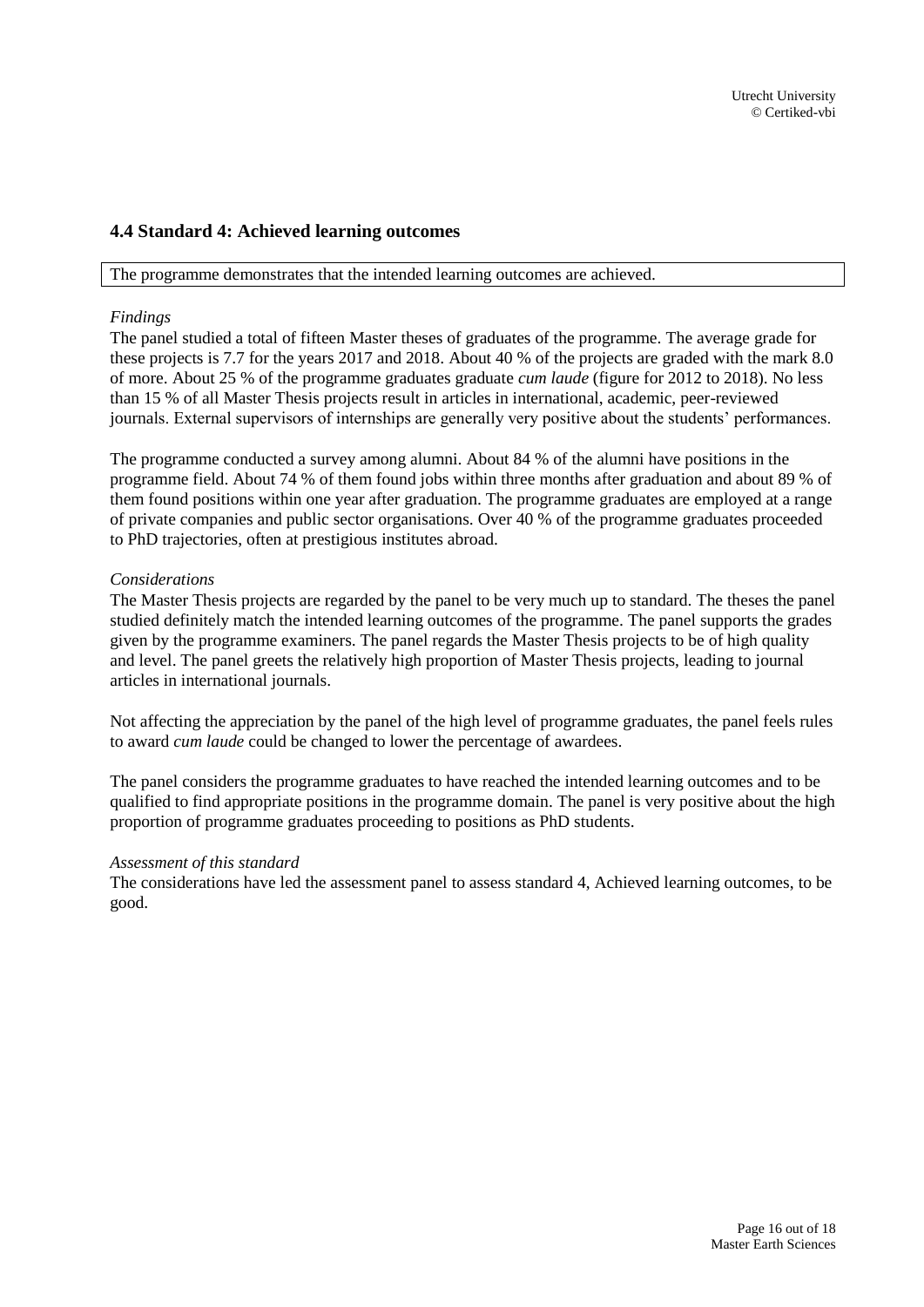# <span id="page-34-0"></span>**5. Overview of assessments**

| Standard                                  | Assessment   |
|-------------------------------------------|--------------|
| Standard 1. Intended learning outcomes    | Satisfactory |
| Standard 2: Teaching-learning environment | Good         |
| Standard 3: Student assessment            | Good         |
| Standard 4: Achieved learning outcomes    | Good         |
| Programme                                 | Good         |